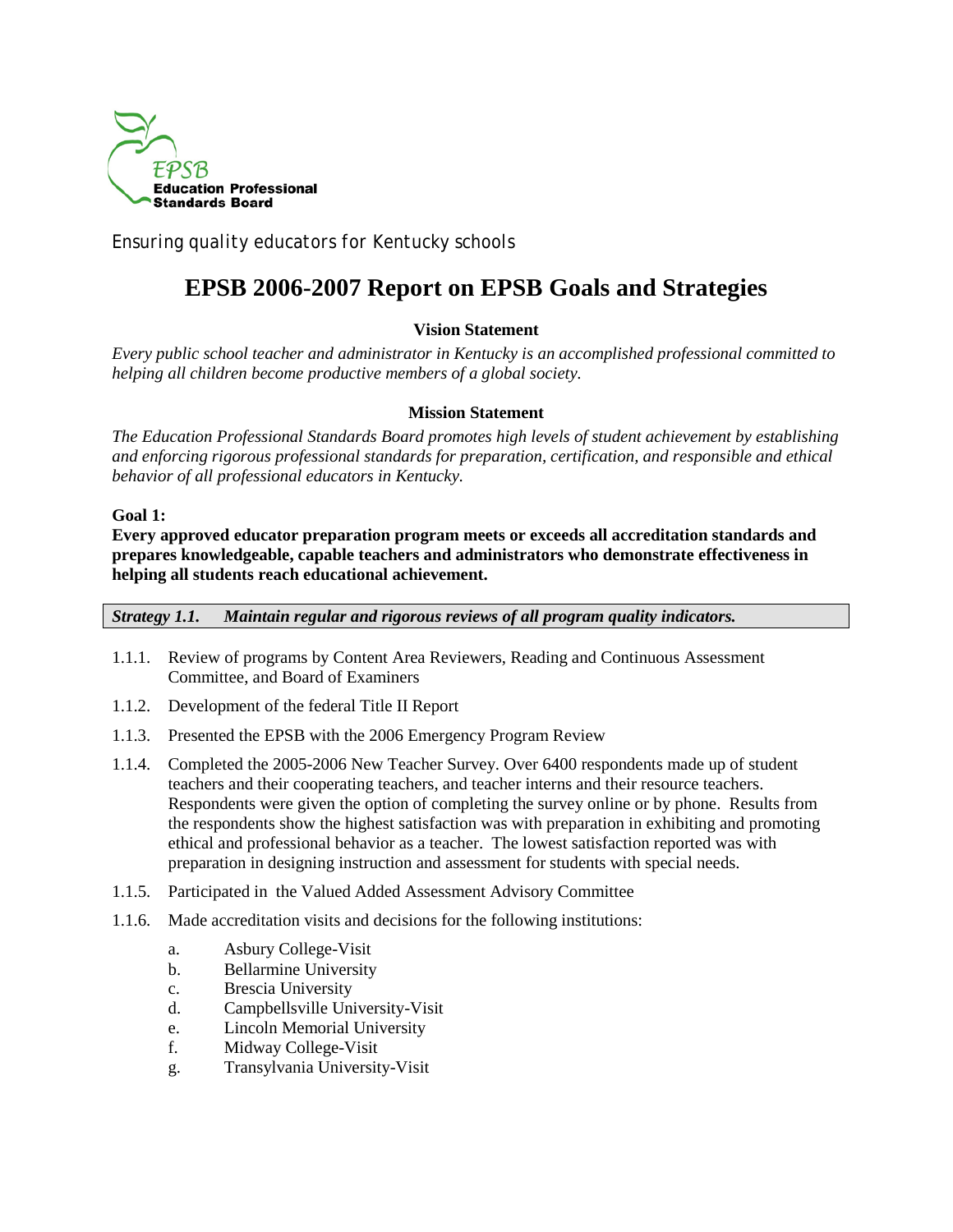*Strategy 1.2. Document and publish information on the quality of each preparation program.*

- 1.2.1. Published the KEPP Report Card
- 1.2.2. Accreditation Recommendations: Accreditation Audit Committee
- 1.2.3. Presented the annual Areas For Improvement report to the EPSB
- 1.2.4. Presented the EPSB with program approval recommendations: Content Review , Reading and Continuous Assessment Review Committees

#### *Strategy 1.3. Provide technical assistance to support program improvement.*

- 1.3.1. Provided technical assistance visits for 12 institutions:
	- > Alice Lloyd College
	- $\triangleright$  Campbellsville University
	- **►** Centre College
	- Georgetown College
	- $\triangleright$  Kentucky State University
	- $\blacktriangleright$  Lindsey Wilson
	- $\triangleright$  Midway College
	- $\triangleright$  Morehead State University
	- $\triangleright$  Northern Kentucky University
	- $\triangleright$  St. Catherine's College
	- > Thomas More College
	- > Union College
- 1.3.2. Provided mock accreditation visits for 2 institutions;
	- $\triangleright$  Campbellsville University
	- Georgetown College

#### *Strategy 1.4. Utilize research to inform program improvements.*

- 1.4.1. Collaborated with Kentucky Department Education (KDE) on Federal grant addressing valueadded assessment system
- 1.4.2. Represented the EPSB on the World Language Task Force
- 1.4.3. Represented the EPSB on the Committee on Mathematics Achievement
- 1.4.4. Represented the EPSB on the STEM Task Force (Science, Technology, Engineering, & **Mathematics**
- 1.4.5. Represented the EPSB on the KDE Duel Credit Task Force
- 1.4.6. Sponsored the SREB "District and university partnership" workshop
- 1.4.7. Represented the EPSB at the National P-16 meeting in Montana
- 1.4.8. Co-sponsor of the University of Kentucky conference on value added assessment
- 1.4.9. Collected and reviewed the annual NCATE PEDS data

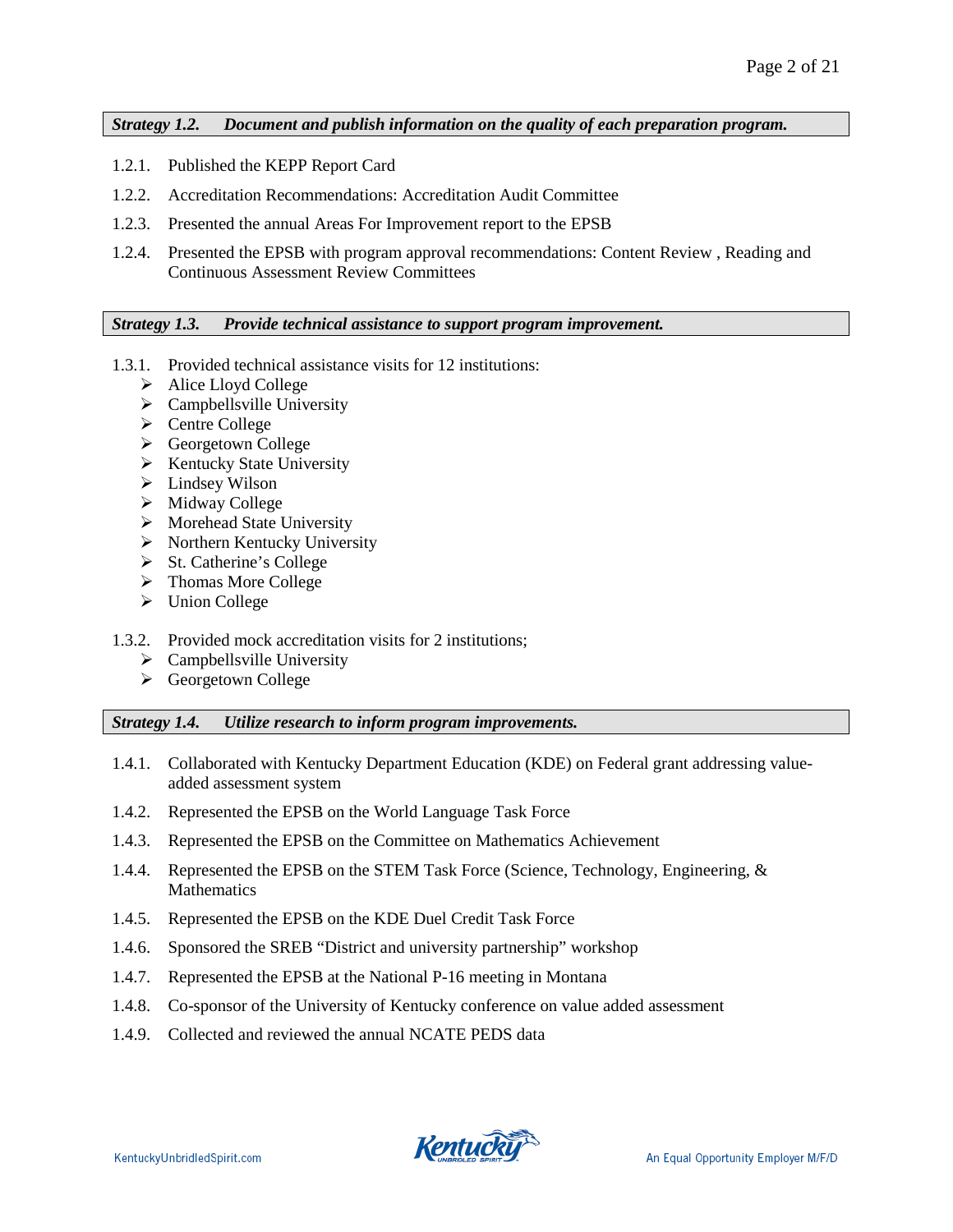*Strategy 1.5. Review programs to ensure focus on student learning.*

- 1.5.1. Presented the EPSB with the final report from the Redesigned Master's Program for Rank Change Committee
- 1.5.2. Convened the Redesigned Educational Leadership Program for Principals Task Force
- 1.5.3. Added closing the achievement gap and impact on student learning to guideline revision for all programs
- 1.5.4. Supported the Reading Committee, Continuous Assessment Review Committee, Content Program Review Committee
- 1.5.5. Presented the EPSB with Board of Examiners and Accreditation Audit Committee Recommendations
- 1.5.6. Convened a Kentucky Teaching Standards Committee to merge the new teaching standards and the experienced teacher standards
- 1.5.7. Convened a Guidelines/Protocol Committee to make recommendation on the review of the new master's degree applications
- 1.5.8. Represented the EPSB on the CCSSO/ISLLC Standards revision committee
- 1.5.9. Reviewed applications for CPE Leadership Academy Proposals
- 1.5.10. Reviewed Proposals for the P-16 Go Higher grants at CPE

*Strategy 1.6. Maintain a focus on continuous improvement of all preparation programs.* 

- 1.6.1. Maintained representation on the:
	- a. Gifted and Talented Advisory Council
	- b. KDE/IHE Special Education Consortium annual meetings
	- c. KDE's Interdisciplinary Early Childhood Education faculty consortium
- 1.6.2. Conducted Board of Examiners Training in summer of 2006
- 1.6.3. Retrained the Content Review Committee
- 1.6.4. Sent the annual letter to deans/chairs with agency updates and changes
- 1.6.5. Convened the Deans/Chairs Annual Meeting and orientation for new members
- 1.6.6. Attended the KACTE Summer Retreat
- 1.6.7. Attended the KACTE Fall Conference
- 1.6.8. Collaborated with KDE's Minority Recruitment and Special Education staff
- 1.6.9. Served on the NCATE national Unit Accreditation Board
- 1.6.10. Attended and presented at the national NCATE Partnership Clinic
- 1.6.11. Presented at the annual KDE Teacher Leadership Network Conference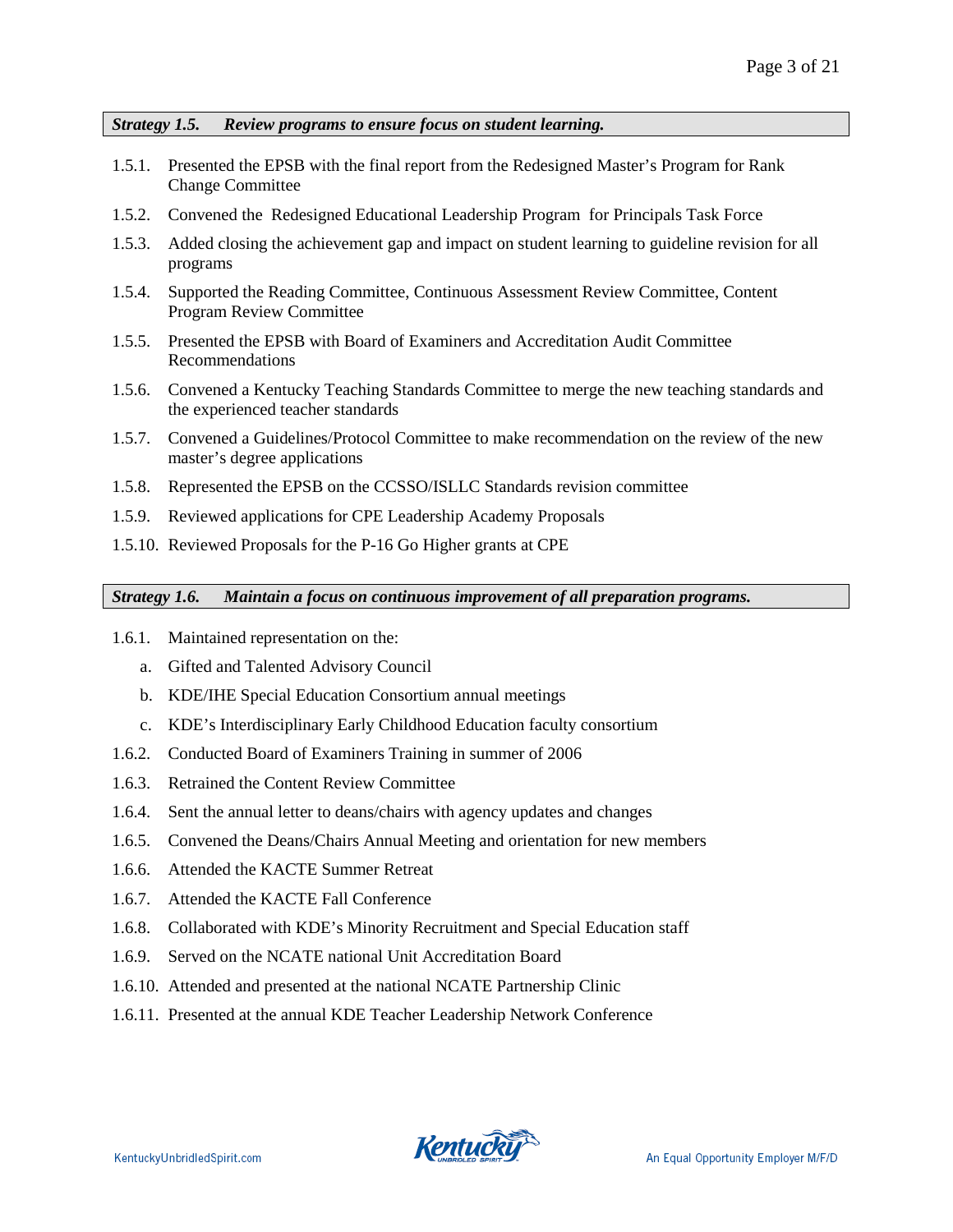*Strategy 1.7. Provide accurate and reliable data to support decision making.*

- 1.7.1. Supported the K-ITEP: Kentucky Information Technology in Educator Preparation committee meets regularly, addressing technology and data management problems at IHE's, membership open to all education stakeholders
- 1.7.2. Redesigned state-only annual IHE data report
- 1.7.3. Convened the Educator Preparation Program Quality Measurement Committee to make recommendations on improving the KEPP report card and the calculation of the QPI
- 1.7.4. Collected and presented to the EPSB the annual admission and exit data reports
- 1.7.5. Collected and presented to the EPSB the annual cooperating teacher data reports
- 1.7.6. Collected and reported to the EPSB the results of the annual new teacher survey

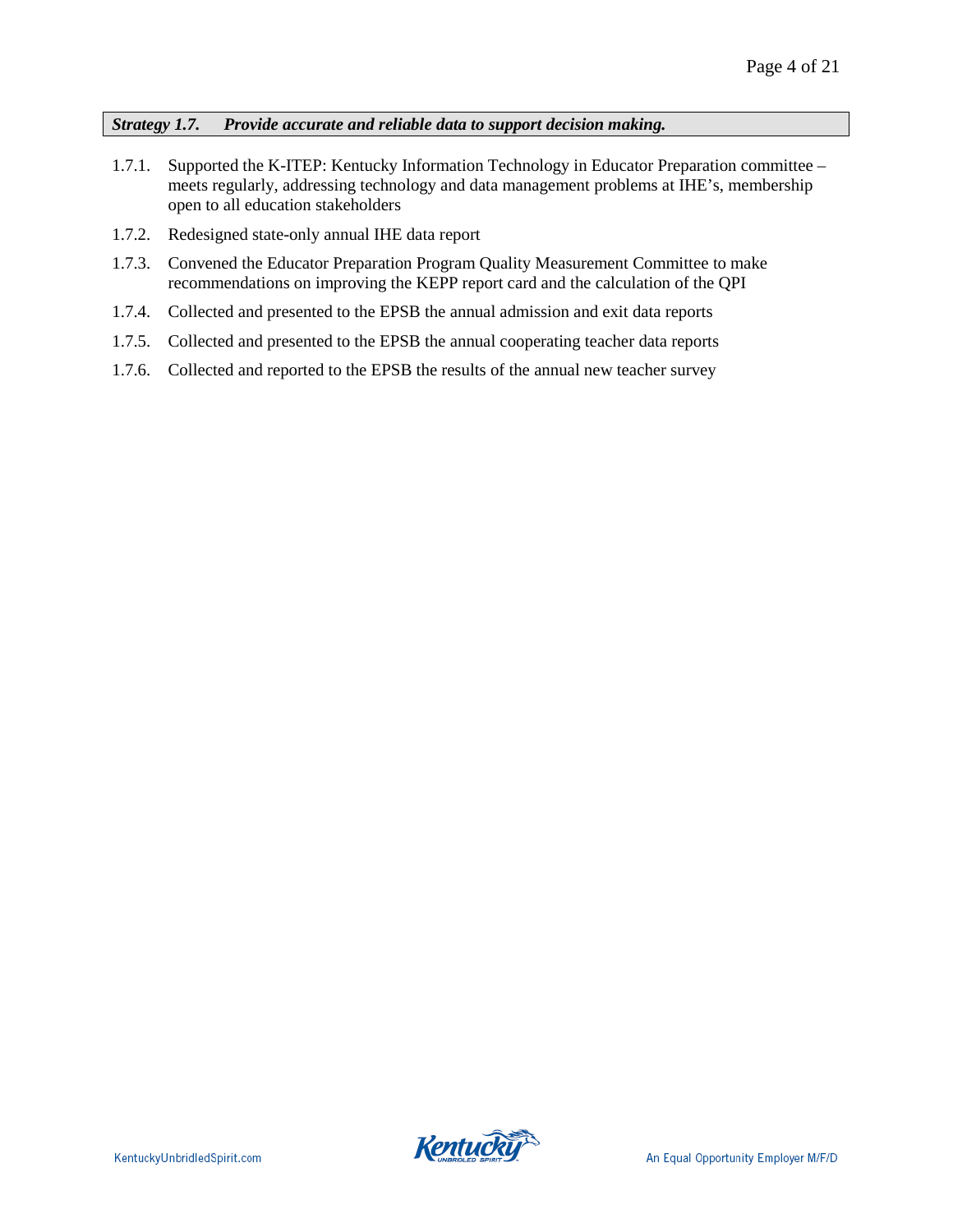# **Goal 2: Every professional position in a Kentucky public school is staffed by a properly credentialed educator.**

### *Strategy 2.1. Document every assignment of educators in Kentucky public schools.*

- 2.1.1. Uncertified teachers or those teaching out of their appropriate areas are identified in the Local Educator Assignment Data (LEAD) report, conducted by EPSB staff each fall and spring. While we still cannot say that there are no teachers "kicking out" on this report, we can say that there is a steady, albeit small, narrowing of the gap. Overall, the percentage of teachers who are clearing the report has risen from 99.77% in Fall 2005, to 99.78% in Spring 2006, to 99.90% in Fall 2007. To put this into actual numbers, of the 43,647 teachers audited in the Fall 2007 report, only 44 kicked out due to a problem with certification for all or (usually) part of their teaching schedule.
- 2.1.2. Discrepancies between educator credentials and the MUNIS job class held dropped from over 950 when first checked in Fall 2005, to 247 in Fall 2006. The MUNIS information, received from KDE annually in the fall, is used by EPSB staff to examine non-teaching positions. Because EPSB staff has suggested corrective action during the Fall 2006 LEAD report, it is anticipated that these discrepancies will drop below 100 during the 2007-08 school year.

# *Strategy 2.2. Document the highly qualified status of all Kentucky teachers as required under NCLB.*

2.2.1. The Highly Qualified Teacher Report as required by the No Child Left Behind Act (NCLB) was completed in the spring of 2007. Based upon data entry by the local school districts, KY has 98.0% of its teachers who meet highly qualified status in core academic areas as defined by NCLB. This figure is compared to a 96.9% HQ rate reported for 2005-06. The complete statewide HQ teacher report is available by grade range and poverty levels via www.kyepsb.net.

# *Strategy 2.3. Reduce the number of emergency certificates and persons teaching out of field.*

2.3.1. The number of emergency certificates declined from 952 in 2005-06 to 832 in 2006-07. It is interesting to note that of these 832 certificate holders, 549 (66%) held other types of full Kentucky teaching certifications or statements of eligibility in other teaching areas. This gives an indication that many of these emergency certifications are being requested to cover a partial schedule or one class only, and the teacher is fully trained (and often experienced) in pedagogy. It should also be noted that, after a rise in 2005-06, the number of probationary certificates dropped from 352 in 2005-06 to 302 in 2006-07.

| <b>CREDENTIAL</b>                                                           | <b>COUNT</b> |
|-----------------------------------------------------------------------------|--------------|
| <b>Emergency Certificate For Teaching Arts/Humanities</b>                   |              |
| Emergency Certificate For Teaching Drop Out Prevention/Alternative Programs | 10           |
| <b>Emergency Certificate For Teaching Social Studies</b>                    | 17           |
| <b>Emergency Certificate For Health Services</b>                            | 2            |
| <b>Emergency Certificate For Teaching English</b>                           | 43           |
| Emergency Certificate For Teaching English As A Second Language             | 34           |
| Emergency Certificate For Teaching Gifted Education                         |              |
| <b>Emergency Certificate For Teaching Reading</b>                           | 8            |
| <b>Emergency Certificate For Teaching French</b>                            |              |
| Emergency Certificate For Teaching Spanish                                  | 36           |
| Emergency Certificate For Teaching German                                   |              |
| <b>Emergency Certificate For Teaching Science</b>                           | 2            |
| <b>Emergency Certificate For Teaching Biology</b>                           | 25           |

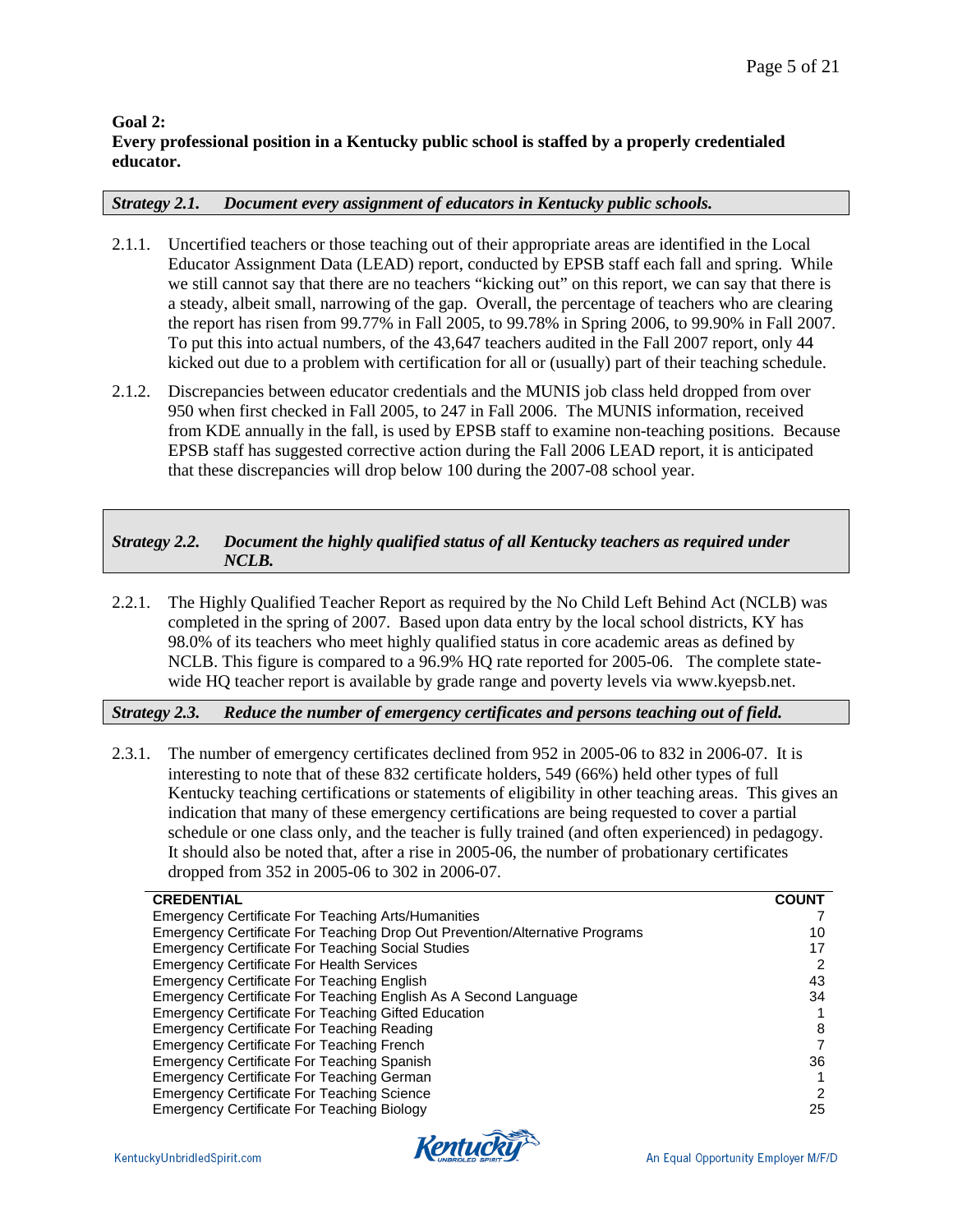| <b>Emergency Certificate For Teaching Chemistry</b>                              |                     | 40             |
|----------------------------------------------------------------------------------|---------------------|----------------|
| <b>Emergency Certificate For Teaching Physics</b>                                |                     | 21             |
| <b>Emergency Certificate For Teaching Psychology</b>                             |                     | 2              |
| <b>Emergency Certificate For Teaching Business Education</b>                     |                     | 8              |
| <b>Emergency Certificate For Teaching Mathematics</b>                            |                     | 50             |
| Emergency Certificate For Teaching School Media Librarian                        |                     | 22             |
| <b>Emergency Certificate For Teaching Computer Science</b>                       |                     | 3              |
| Emergency Certificate For Teaching Auto Mechanics                                |                     | 1              |
| <b>Emergency Certificate For Graphic Arts</b>                                    |                     | 1              |
| <b>Emergency Certificate For Teaching Art</b>                                    |                     | 9              |
| <b>Emergency Certificate For Teaching Music</b>                                  |                     | 14             |
| <b>Emergency Certificate For Teaching Physical Education</b>                     |                     | 19             |
| <b>Emergency Certificate For Teaching Health</b>                                 |                     | 27             |
| <b>Emergency Certificate For Teaching Agriculture</b>                            |                     | $\overline{2}$ |
| Emergency Certificate For Teaching Family And Consumer Science                   |                     | 14             |
| <b>Emergency Certificate For Teaching Industrial Technology</b>                  |                     | 1              |
| <b>Emergency Certificate For Teaching Hearing Impaired Pupils</b>                |                     | 2              |
| Emergency Certificate For Teaching Interdisciplinary Early Childhood Education   |                     | 31             |
| Emergency Certificate For Teaching Learning And Behavior Disorders               |                     | 121            |
| <b>Emergency Certificate For Middle School Social Studies</b>                    |                     | 23             |
| <b>Emergency Certificate For Middle School English</b>                           |                     | 15             |
| <b>Emergency Certificate For Middle School Science</b>                           |                     | 33             |
| <b>Emergency Certificate For Middle School Mathematics</b>                       |                     | 33             |
| Emergency Certificate For Teaching Moderate And Severe Disabilities              |                     | 41             |
| <b>Emergency Certificate For Teaching Visually Impaired Pupils</b>               |                     | 8              |
| Emergency Certificate For Teaching Home And Hospital                             |                     | 1              |
| <b>Emergency Certificate For Teaching Carpentry</b>                              |                     | 1              |
| Emergency Certificate For Teaching Auto Body                                     |                     | $\overline{c}$ |
| <b>Emergency Certificate For Teaching Welding</b>                                |                     | $\overline{2}$ |
| <b>Emergency Certificate For Teaching Dance</b>                                  |                     | $\mathbf{1}$   |
| <b>Emergency Certificate For Teaching Theatre</b>                                |                     | 1              |
| <b>Emergency Certificate For Teaching Earth Science</b>                          |                     | 29             |
| <b>Emergency Certificate For Teaching Computer Information Systems</b>           |                     | $\mathbf{1}$   |
| <b>Emergency Certificate For Teaching Technology Education</b>                   |                     | 1              |
| Emergency Certificate For Teaching Elementary, Primary Through Grade 5           |                     | 56             |
| Emergency Certificate For Teaching Hearing Impaired Pupils With Sign Proficiency |                     | 1              |
| Emergency Certificate For Radio And TV Production                                |                     | 1              |
| Emergency for Air Conditioning & Heating                                         |                     | 1              |
|                                                                                  | <b>Total Count:</b> | 832            |
|                                                                                  |                     |                |

*Strategy 2.4. Monitor the validity and reliability of teacher and administrator assessments.*

2.4.1. EPSB has established its first annual review of the Kentucky Principal's Test by Special Education consultants from the Department of Education to ensure that test items are congruent with changes in the Department's special education regulations.

**Kentucky**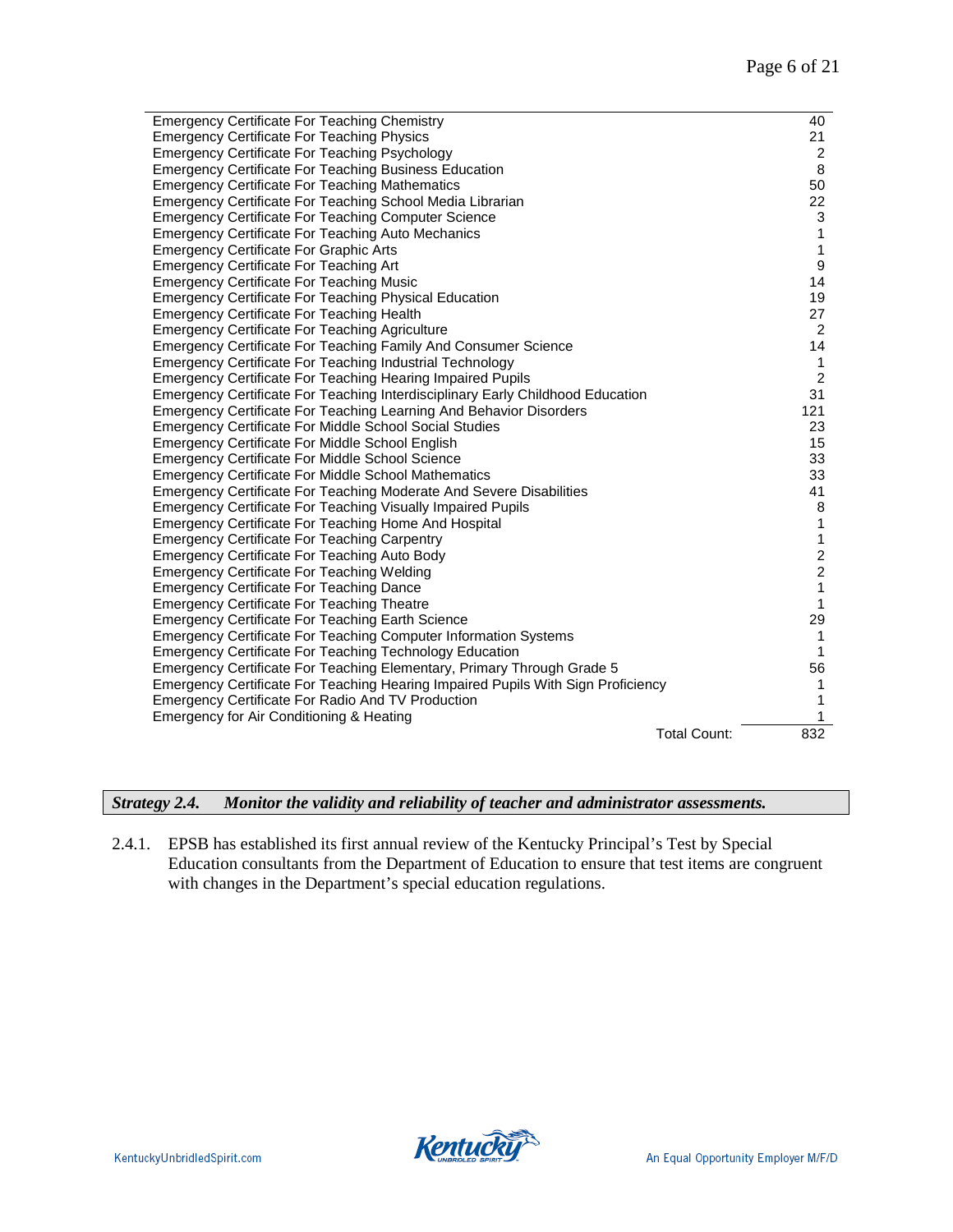# 2.4.2. 2006-2007 Testing Data

| <b>PRAXISI</b>          |                                                                                               |                                                                                                                                                         |                                                                                 |  |
|-------------------------|-----------------------------------------------------------------------------------------------|---------------------------------------------------------------------------------------------------------------------------------------------------------|---------------------------------------------------------------------------------|--|
| <b>Academic</b><br>Year | <b>Number of</b><br><b>Praxis I test</b><br>takers who took<br>the test in<br><b>Kentucky</b> | <b>Number of Praxis</b><br>I test takers who<br>took the test<br>outside of<br><b>Kentucky but</b><br>requested scores<br>be sent to<br><b>Kentucky</b> | <b>Number of</b><br><b>Praxis I tests</b><br>administered in<br><b>Kentucky</b> |  |
| 2002-2003               | 1,464                                                                                         | 155                                                                                                                                                     | 3,924                                                                           |  |
| 2003-2004               | 1,392                                                                                         | 133                                                                                                                                                     | 3,972                                                                           |  |
| 2004-2005               | 1,402                                                                                         | 102                                                                                                                                                     | 3,917                                                                           |  |
| 2005-2006               | 1,141                                                                                         | 86                                                                                                                                                      | 3,401                                                                           |  |

| <b>PRAXIS II</b>        |                                                                                                |                                                                                                                                             |                                                                           |  |
|-------------------------|------------------------------------------------------------------------------------------------|---------------------------------------------------------------------------------------------------------------------------------------------|---------------------------------------------------------------------------|--|
| <b>Academic</b><br>Year | <b>Number of</b><br><b>Praxis II test</b><br>takers who took<br>the test in<br><b>Kentucky</b> | <b>Number of Praxis II</b><br>test takers who took<br>the test outside of<br><b>Kentucky but</b><br>requested scores<br>be sent to Kentucky | <b>Number of</b><br><b>Praxis II tests</b><br>administered<br>in Kentucky |  |
| 2002-2003               | 5,374                                                                                          | 710                                                                                                                                         | 11,272                                                                    |  |
| 2003-2004               | 5,627                                                                                          | 626                                                                                                                                         | 11,843                                                                    |  |
| 2004-2005               | 6,134                                                                                          | 683                                                                                                                                         | 13,130                                                                    |  |
| 2005-2006               | 6,212                                                                                          | 561                                                                                                                                         | 12,905                                                                    |  |

| <b>School Leadership Licensure Assessment (SLLA)</b> |                                                                                                                                                                                                                                   |                                 |     |  |  |  |
|------------------------------------------------------|-----------------------------------------------------------------------------------------------------------------------------------------------------------------------------------------------------------------------------------|---------------------------------|-----|--|--|--|
| <b>Academic</b>                                      | <b>Number of SLLA</b><br>test takers who<br>took the test<br><b>Number of SLLA</b><br>outside of<br><b>Number of SLLA</b><br>test takers who<br><b>Kentucky but</b><br>requested scores<br>took the test in<br>tests administered |                                 |     |  |  |  |
| <b>Year</b>                                          | <b>Kentucky</b>                                                                                                                                                                                                                   | be sent to Kentucky in Kentucky |     |  |  |  |
| 2002-2003                                            | 374                                                                                                                                                                                                                               | 21                              | 374 |  |  |  |
| 2003-2004                                            | 397                                                                                                                                                                                                                               | 25                              | 397 |  |  |  |
| 2004-2005                                            | 412                                                                                                                                                                                                                               | 41                              | 412 |  |  |  |

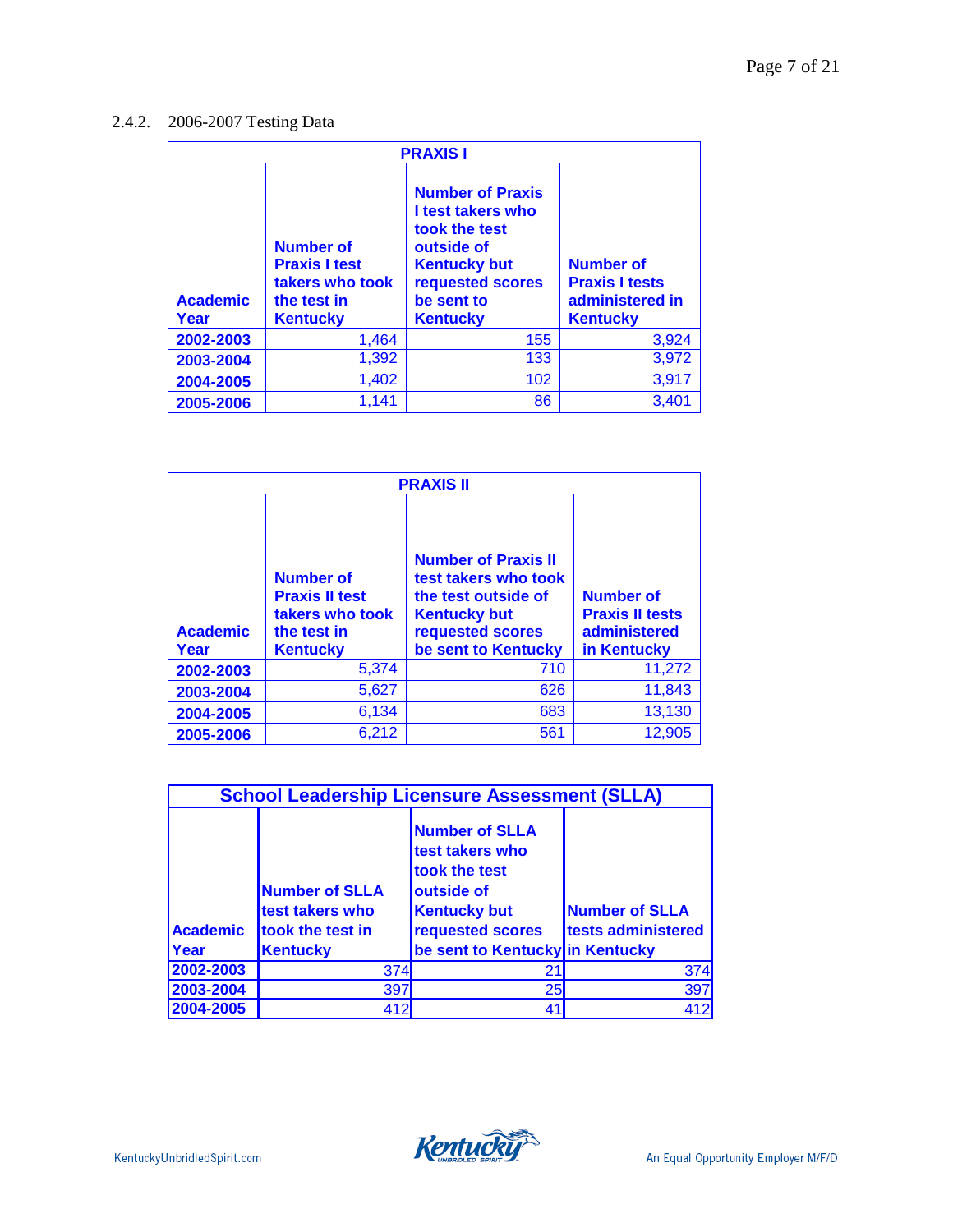| <b>Kentucky Principal Test (KYPT)</b>                                                   |                    |             |  |  |
|-----------------------------------------------------------------------------------------|--------------------|-------------|--|--|
| Number of <b>KYPT</b><br>tests administered<br>Number of <b>KYPT</b><br><b>Academic</b> |                    |             |  |  |
| <b>IYear</b>                                                                            | <b>Test Takers</b> | in Kentucky |  |  |
| 2002-2003                                                                               | 458                | 459         |  |  |
| 2003-2004                                                                               | 461                | 475         |  |  |
| 2004-2005                                                                               | 486                | 511         |  |  |
| 2005-2006                                                                               | 464                | 465         |  |  |

*Notes for Testing Data:* 

- i. Counts include any examine that took a test regardless if the score was reported or not.
- ii. The Academic Year runs from September to August.
- iii. Examinees whose test activity was on hold/cancelled for security reasons are not included in these counts.
- iv. SLLA data include only test code 1010.
- v. PPST data include all formats (test codes 0710, 0720, 0730, 5710, 5720, 5730, 0711, 0721, and 0731).

### 2.4.3. Test Reviews and Standard Setting Studies (SSS)

Based on criteria of whether it had been more than five years since the last review or SSS, whether the 2005-2006 state pass rate was below 80% , whether data revealed unusual performance trends, or if there had been issues reported from the field, the following tests were selected to be reviewed in June 2007.

- $\triangleright$  Social Studies: Content Knowledge (0081)
- $\triangleright$  Social Studies: Interpretation of Materials (0083)
- $\triangleright$  Mathematics: Content Knowledge (0061)
- $\blacktriangleright$  Mathematics: Proofs, Models, and Problems Part 1 (0063)
- English Language Literature and Composition: Content Knowledge (0041)
- English Language Literature and Composition: Essays (0042)
- $\triangleright$  School Psychologist (0400)
- $\triangleright$  Teaching English to Speakers of Other Languages (0360)
- $\triangleright$  Early Childhood Content Knowledge (0022)

*Strategy 2.5. Document and publish the results of all assessments required of new teachers and new administrators.* 

- 2.5.1. Collected and published the federal Title II report as required in the HEA
- 2.5.2. Produced the KEPP report card that includes pass rates on new teacher assessments
- 2.5.3. Published the Kentucky Administrator assessment results on KEPP report card

*Strategy 2.6. Explore and develop new alternative routes to certification and document the effectiveness of existing alternative routes to certification.* 

- 2.6.1. Option 6 Review of data for yearly report
- 2.6.2. Option 7 World Language programs submitted by Northern Kentucky University with a focus on Asian languages
- 2.6.3. Collaborating with KDE and CPE on the World Language Task Force

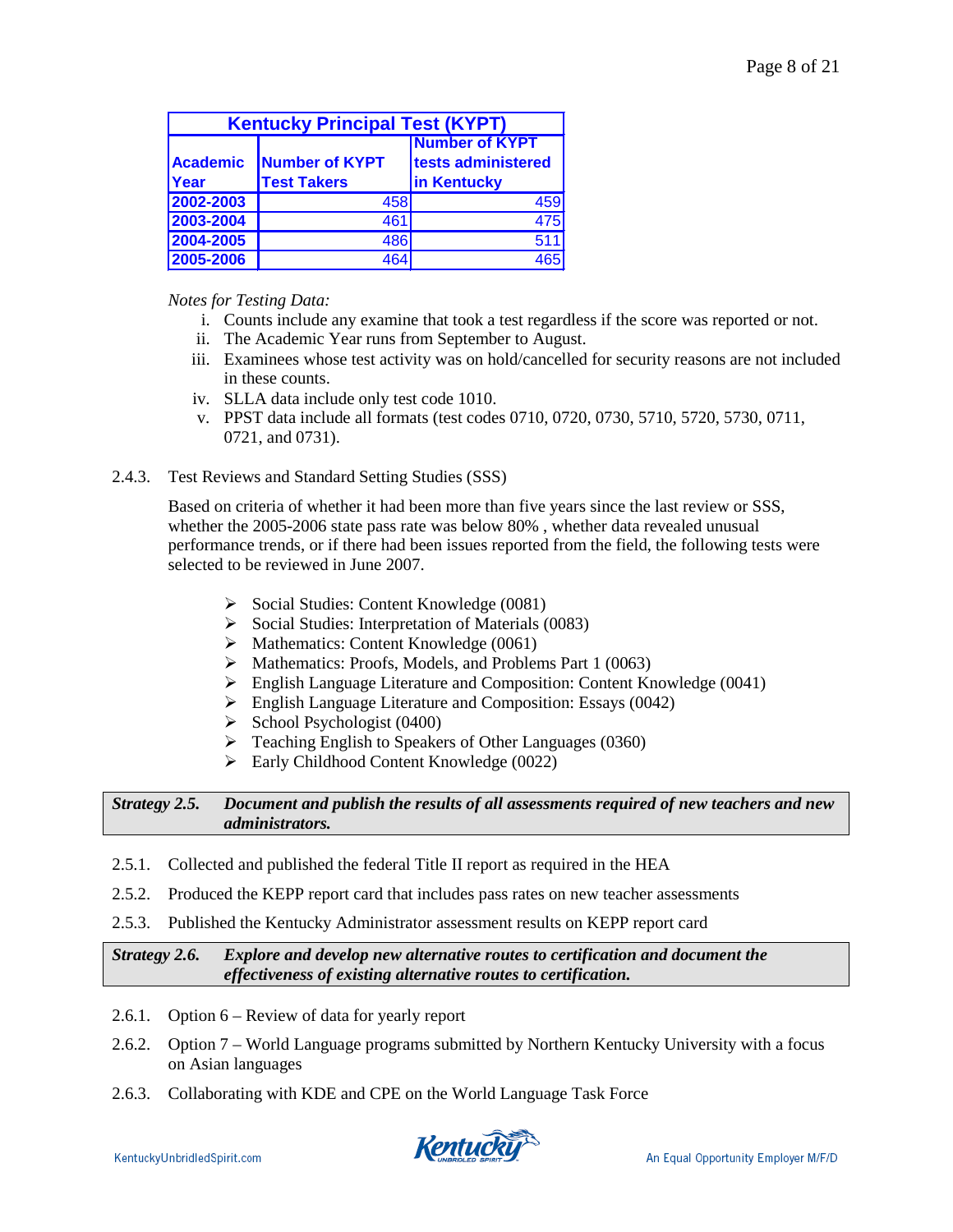- 2.6.4. The implementation of the seven options for alternative certification continued, with growth in Option 6 (University-Based Alternative Route), while all other options remained fairly steady. A total of 2,127 alternative route certificates were issued in 2006-07. Temporary Provisional certificates via Option 6 rose from 859 in 2004-05 to 1,781 in 2005-06 to 1,933 in 2006-07. This growth is likely a result of the decline in emergency certificates as well as the action by the 2004 General Assembly to allow three years for the completion of the Temporary Provisional program.
- 2.6.5. Option 7, approved by the 2004 General Assembly, began at Northern Kentucky University during the summer of 2006 for foreign language teachers. A detailed list of alternative route certifications is provided below.
- 2.6.6. Alternate certificates for school year: 2006-2007

| <b>CREDENTIAL</b>                      | <b>COUNT</b> |
|----------------------------------------|--------------|
| Option 2 - Local District Training     | 22           |
| Option 3 – College Faculty             | 29           |
| Option 4 – Adjunct Instructor          | 78           |
| Option 1 – Exceptional Work Experience | 36           |
| Option 5 – Veteran of the Armed Forces | 29           |
| Option 6 - University Based            | 1933         |
| Total Count:                           | 2127         |

2.6.7. Probationary certificates for school year: 2006-2007

| <b>CREDENTIAL</b>                                                                          | <b>COUNT</b> |
|--------------------------------------------------------------------------------------------|--------------|
| Probationary Cert For Moderately And Severely Disabled                                     | 24           |
| <b>Probationary Certificate For Gifted Education, All Grades</b>                           | 12           |
| Probationary Certificate For Interdisciplinary Early Childhood Education, Birth To Primary | 73           |
| Probationary Certificate For Learning And Behavior Disorders, Grades K-12                  | 128          |
| Probationary Certificate For Teaching Industrial Technology, Grades 5 Through 12           |              |
| Probationary Certificate For Teaching Middle School English, Grades 5-9                    | 10           |
| Probationary Certificate For Teaching Middle School Math, Grades 5-9                       | 20           |
| Probationary Certificate For Teaching Middle School Science, Grades 5-9                    | 19           |
| Probationary Certificate For Teaching Middle School Social Studies, Grades 5-9             | 6            |
| Probationary Certificate For Teaching Technology Education, Grades 5 Through 12            | 2            |
| Probationary Certificate For Teaching The Hearing Impaired, Grades K-12                    | 2            |
| Probationary Certificate For Visually Impaired, Grades K-12 L                              | з            |
| Probationary Endorsement For Teaching The Visually Impaired, Grades 1-12                   |              |
| Total Count:                                                                               | 302          |

*Strategy 2.7. Maintain a focus on continuous improvement of all certification procedures and processes.*

- 2.7.1. Continued to work with institutions and school districts to provide accurate data
- 2.7.2. Reviewed alternative route to certification issues with KACTE members at the Spring Conference
- 2.7.3. Summer mailing the Deans and Chairs will re-state the issues related to alternative route to certification with an offer of technical assistance
- 2.7.4. The online Kentucky Principal Test (KYPT) will be administered at Gateway in northern Kentucky and at Somerset KCTCS campuses June 2, 2007. Examinees receive pass/fail results on site and score reports are sent via mail after item analyses are conducted.
- 2.7.5. The leadership approach for the past three years has been based around ongoing communication with those who do the work on a daily basis. This has led to a regular dialogue between Certification staff and Technology staff to make constant improvements to the Web E03

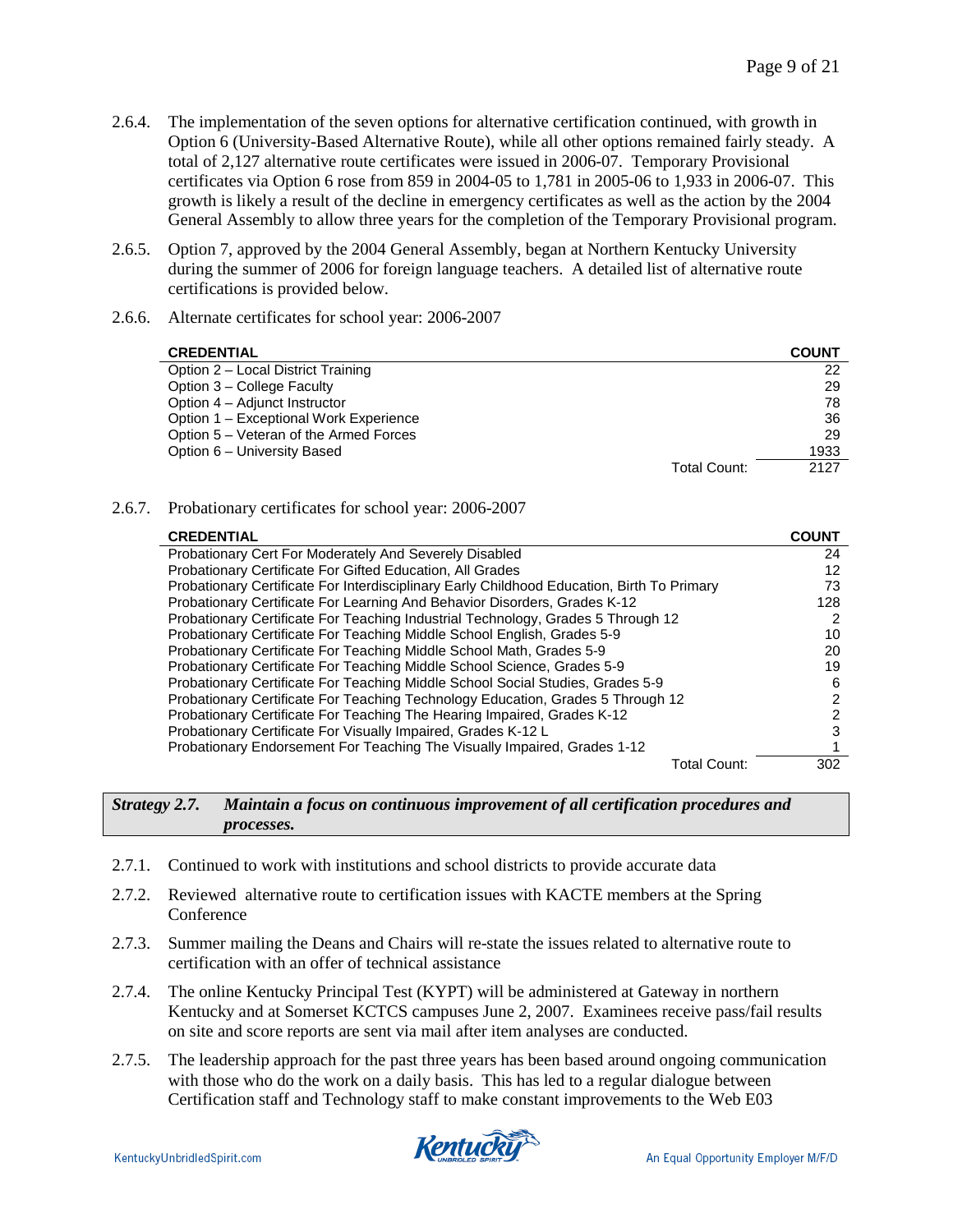processing system to expedite the certification process. Staff has had direct input, resulting in changes in how consultants handle the summer rush season. This has reduced turnaround time while still maintaining rapid response to phone and e-mail inquiries.

2.7.6. Systems are being developed to allow for the online certification of Emergency Substitute teachers, which should begin by Spring 2008. With additional funding sought in the upcoming biennial budget, more on-line applications can be developed for other types of certification.

# *Strategy 2.8. Provide accurate and reliable data to support decision making.*

- 2.8.1. Staff is providing technical assistance to all IHE's in correcting inaccurate data entries related to candidates
- 2.8.2. The Web E03 system has been enhanced to allow the division director to view daily reports on the number of certificate transactions that are occurring daily. This is especially useful during the busy season to make changes in how we utilize personnel in responding to other inquiries. We look forward to improvements in our telephone system to allow more flexibility in more effectively routing calls, and we are hopeful that may be addressed in the next budgeting cycle.
- 2.8.3. The purchase of the Zoomerang software has been very helpful in providing timely data to the board of a more anecdotal nature (and at low cost), e.g., information on the experiences of alternative certified teachers. This was also very useful in gathering information on the state of doctoral programs in education administration during the work of the Education Leadership Redesign Work Group.
- 2.8.4. The division director continuously interacts with constituent groups to gather information relative to the division's services as well as possible needs of districts. These efforts include meeting with and/or presenting to human resources directors, university personnel, and other district personnel formally on at least 15 occasions per year.
- 2.8.5. The federal highly qualified report was completed and presented to KDE on time.

| <b>School</b> | <b>Poverty</b> | Spring 2006-2007 Statewide (264817 total courses) |                                             |                                     |                                        |
|---------------|----------------|---------------------------------------------------|---------------------------------------------|-------------------------------------|----------------------------------------|
| Level         | <b>Level</b>   | % of Courses with a<br><b>HQ</b> Teacher          | % of Courses without a<br><b>HQ</b> Teacher | # of Courses<br><b>Requiring HQ</b> | # of Courses with HO<br><b>Teacher</b> |
| Elementary    | Low            | 99.4%                                             | .6%                                         | 22941                               | 22812                                  |
| Elementary    | Mid            | 99.5%                                             | .5%                                         | 38450                               | 38259                                  |
| Elementary    | High           | 99.3%                                             | .7%                                         | 15876                               | 15761                                  |
| Elementary    | All            | 99.4%                                             | .6%                                         | 77267                               | 76832                                  |
| Secondary     | Low            | 97.6%                                             | 2.4%                                        | 30047                               | 29322                                  |
| Secondary     | Mid            | 97.7%                                             | 2.3%                                        | 48575                               | 47439                                  |
| Secondary     | High           | 97.2%                                             | 2.8%                                        | 20153                               | 19598                                  |
| Secondary     | All            | 97.6%                                             | 2.4%                                        | 98775                               | 96359                                  |
| Unknown       | Unknown        | 88.1%                                             | 11.9%                                       | 6127                                | 5397                                   |
| Unknown       | All            | 88.1%                                             | 11.9%                                       | 6127                                | 5397                                   |
| All           | Low            | 98.4%                                             | 1.6%                                        | 52988                               | 52134                                  |
| All           | Mid            | 98.5%                                             | 1.5%                                        | 87025                               | 85698                                  |
| All           | High           | 98.1%                                             | 1.9%                                        | 36029                               | 35359                                  |
| All           | Unknown        | 88.1%                                             | 11.9%                                       | 6127                                | 5397                                   |
| All           | All            | 98%                                               | 2%                                          | 182169                              | 178588                                 |

#### Highly Qualified (HQ) Summary Report

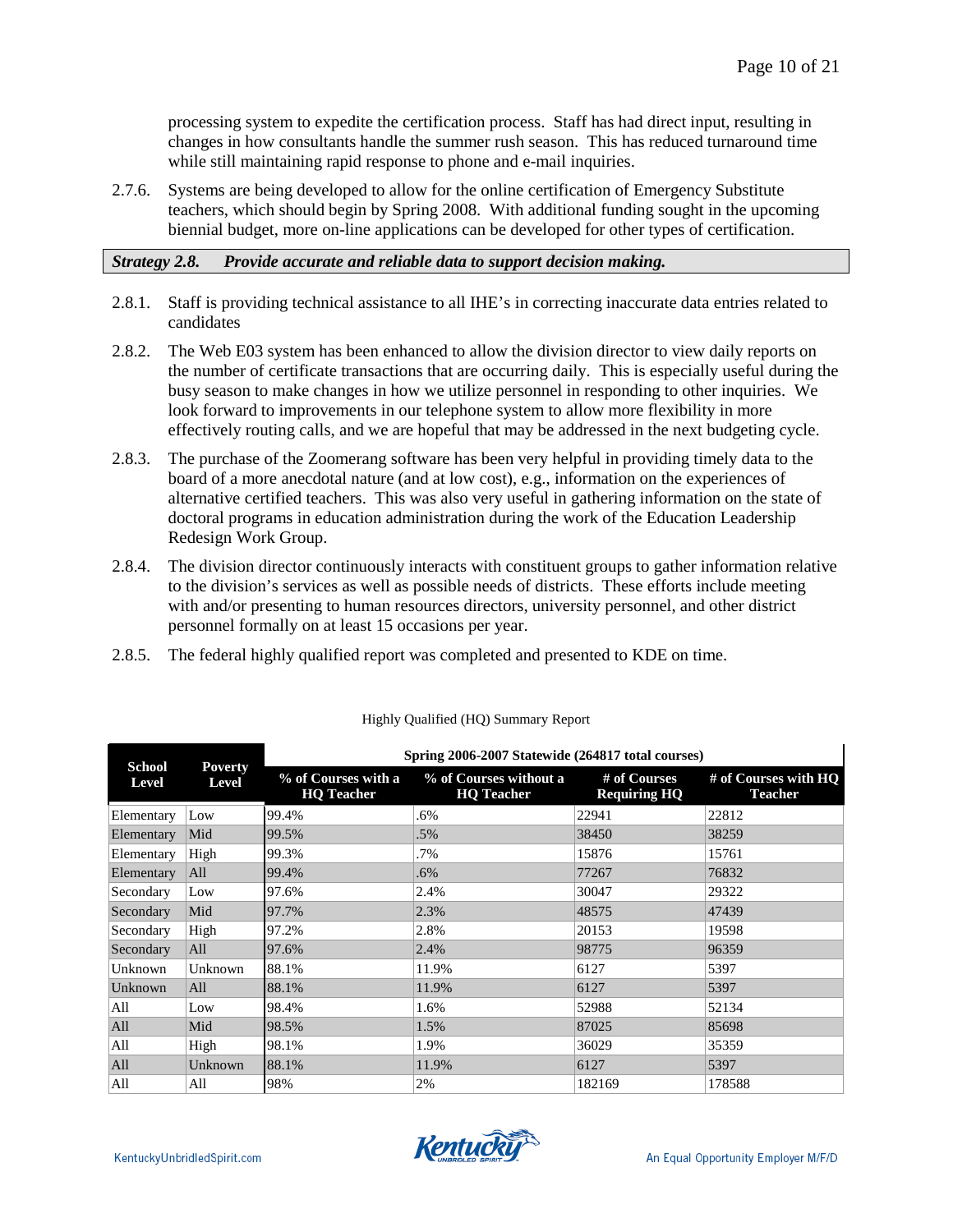# **Goal 3:**

**Every credentialed educator exemplifies behaviors that maintain the dignity and integrity of the profession by adhering to established law and EPSB Code of Ethics.**

# *Strategy 3.1. Promote awareness of the EPSB Code of Ethics.*

- 3.1.1. The Code of Ethics is included in the program guidelines and review of programs
- 3.1.2. The Code of Ethics will be part of the accreditation process for Fall 2007
- 3.1.3. In July of 2006, nearly 36,000 copies of the Professional Code of Ethics brochures were mailed to all school districts so that each teacher will have a copy of the code prior to the beginning of the 2006-2007 school year. Ninety-three (93) school districts requested a total of 28,000 copies of the brochures. Staff also sent 100 copies to each of the other 82 school districts with a memorandum from Dr. Rogers regarding the expectations for professionalism from certified personnel and a note to the superintendents regarding information on how to request additional brochures for school staff.
- 3.1.4. The EPSB Division of Legal Services continued to provide Ethics Seminars for student teachers at colleges and universities throughout the state.
	- a. School Systems by District
		- $\triangleright$  Butler County Schools (2 visits)
		- $\triangleright$  Campbell County Schools
		- $\triangleright$  Science Hill Independent Schools
		- $\triangleright$  Todd County Schools
	- b. Colleges and Universities
		- $\triangleright$  Brescia College (Annually)
		- $\triangleright$  Campbellsville University (Annually)
		- $\triangleright$  Centre College (Annually)
		- $\triangleright$  Eastern Kentucky University
		- Georgetown College (Spring/Winter)
		- $\triangleright$  Kentucky Christian University (Grayson, KY)
		- $\triangleright$  Kentucky Wesleyan University
		- $\blacktriangleright$  Lindsey Wilson College
		- $\triangleright$  Morehead State University
		- $\triangleright$  Northern Kentucky University
		- $\triangleright$  Spaulding University
		- $\triangleright$  Union College (Annually)
		- $\triangleright$  University of the Cumberlands (Annually)

# *Strategy 3.2. Maintain an accurate data base of misconduct and character and fitness cases.*

3.2.1. A new Legal Case Tracking System (LCTS) is in development by the EPSB's Branch of Technology which will replace the Division of Legal Service's Microsoft Access data system. This system is being designed to aid in increasing the overall efficiency of the Division, as well to collect data to better advise the Board on issues relating to teacher misconduct.

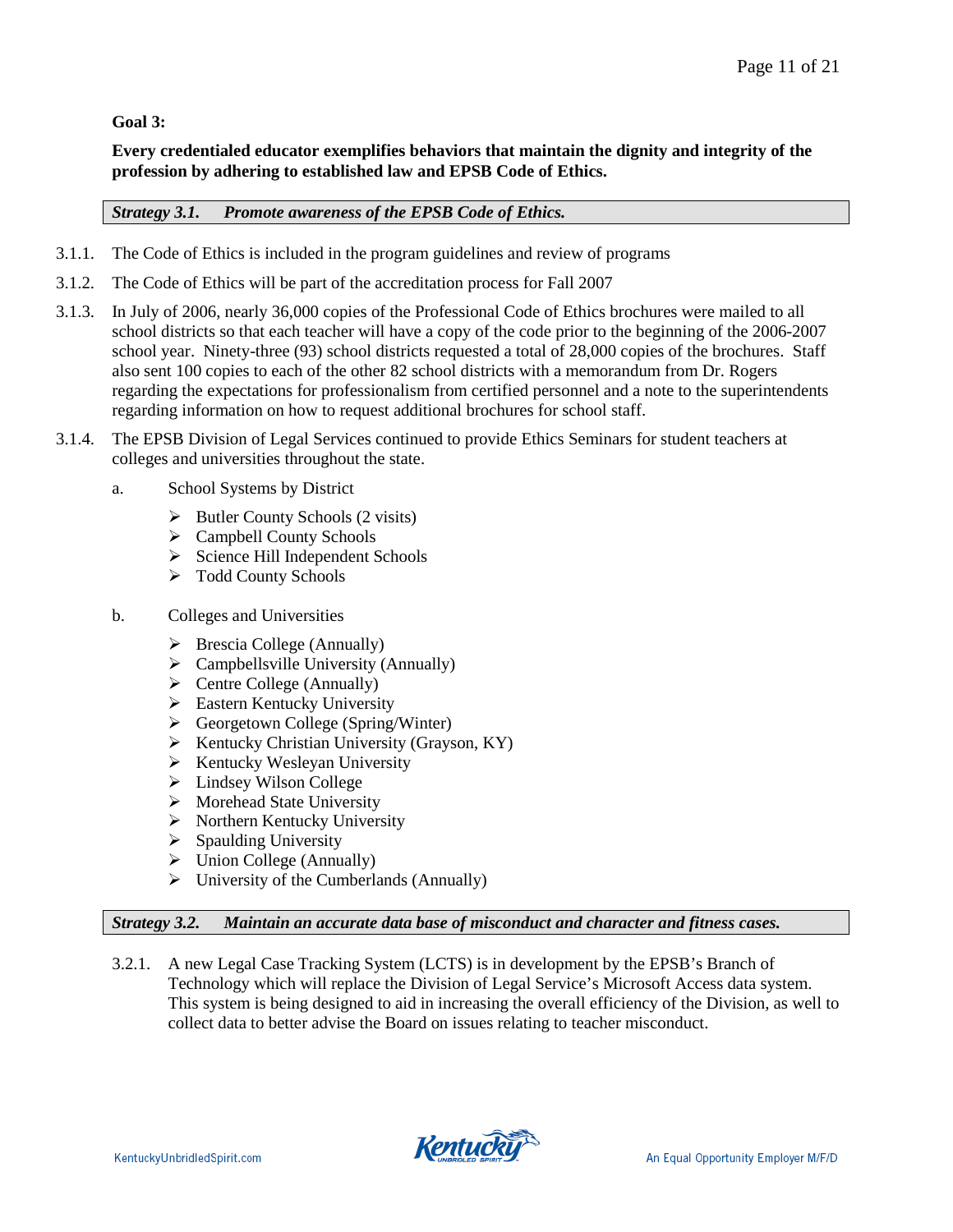# *Strategy 3.3. Present all cases for review to the EPSB in a timely manner.*

- 3.3.1. 316 disciplinary cases were opened in calendar year 2006 and 256 character and fitness cases were opened and reviewed. The EPSB voted to hear 174 cases. The mean number of days between opening a case and presentation to the Board for probable cause was 76.3. Educators are given 30 days to submit a rebuttal and then the case is prepared for review by the Board.
- 3.3.2. In 2006, the EPSB revoked 23 certificates and suspended 23 certificates. 60 cases were resolved by agreed order and the EPSB issued 8 final orders, 7 orders revoking certificates and 1 order suspending a certificate.

# *Strategy 3.4. Maintain a focus on continuous improvement of all hearing procedures.*

- 3.4.1. During the fall of 2006, all EPSB attorneys attended the annual conference for educator misconduct conducted by the National Association for State Directors of Teacher Education and Certification (NASDTEC) Professional Practices Institute. Focusing on teacher certification and misconduct, this conference has continued to be an excellent opportunity for the EPSB attorneys to not only showcase the EPSB's work, but also to investigate and study other states' laws and procedures. At this year's conference, Dr. Rosa Weaver and Dr. Susan Scollay of Education Developmental Associates (EDA) presented a session on mandated ethics training. Kentucky is the only state currently using mandatory ethics training as a remedial measure in disciplinary cases. Dr. Weaver and Dr. Scollay developed their training in response to the EPSB's specific needs. This program was favorably received and the Kentucky contingent received many questions from other states about the EPSB's practices and the use of EDA's program.
- 3.4.2. The full time staff of the Division of Legal Services attends Administrative Hearing training provided by the Office of the Attorney General's Division of Hearing Officers so that staff fully understands the process and the time constraints involved in the hearing process and is aware of all due process requirements. Staff is constantly reviewing internal procedures to ensure that all educators are treated fairly during the disciplinary process.

# *Strategy 3.5. Provide accurate and reliable data to support decision making.*

- 3.5.1. The EPSB's Kentucky Educator Certification Inquiry (KECI) allows the public to view the suspension or revocation status of an educator's certificate. KECI also permits certain administrators within each district to view whether a disciplinary case is currently pending against an educator. This information is also available to the general public through the Open Records Act upon request.
- 3.5.2. In compliance with the EPSB's August 2004 policy change, individuals whose certificates are revoked or suspended continue to submit their certificates to the EPSB. Any certificate subsequently issued to anyone whose certificate was previously revoked or suspended now provides "REVOKED" or "SUSPENDED" and the relevant timeframe on the face of the certificate. This assists district authorities in making well-informed hiring decisions.

KentuckyUnbridledSpirit.com

Kentucky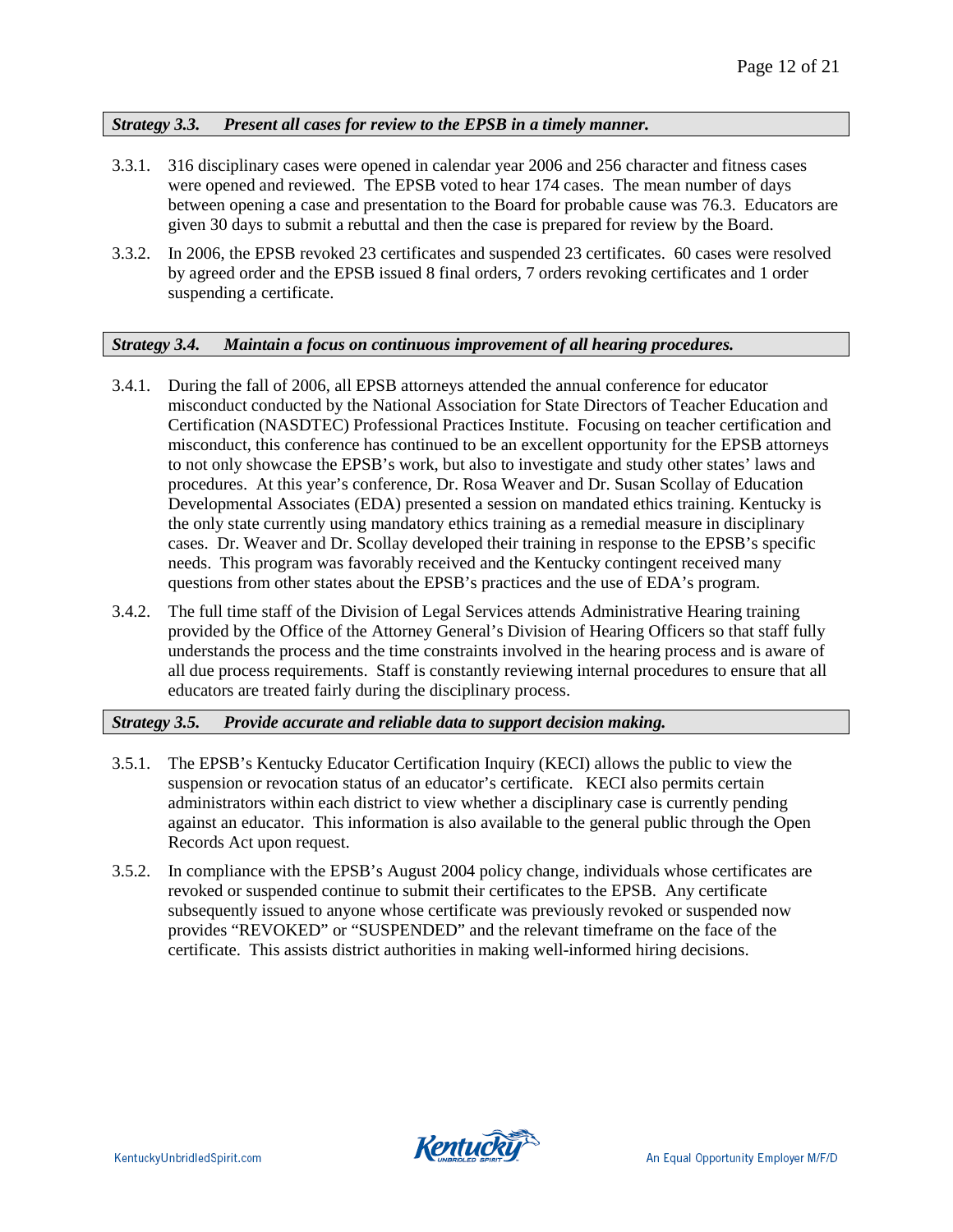# **Goal 4:**

**Every credentialed educator participates in a high quality induction into the profession and approved educational advancement programs that support effectiveness in helping all students achieve.**

*Strategy 4.1. Develop and utilize reliable measures of teacher effectiveness and student achievement that may be used in evaluation of induction and professional advancement activities.*

- 4.1.1. Further refinement of training for KTIP committee members to assist the intern in focusing on student achievement is awaiting KDE's student data tracking system.
- 4.1.2. The EPSB adopted the use of the Teacher Performance Assessment (TPA) within KTIP and set a deadline for full implementation of the TPA.

*Strategy 4.2. Maintain a focus on continuous improvement for all EPSB induction and professional advancement programs.*

- 4.2.1. The online KTIP homework assignment required as a prerequisite to the face-to-face KTIP committee training is being revised to reflect the changes from the regular Kentucky Teacher Internship Program portfolio to the new Teacher Performance Assessment.
- 4.2.2. The Kentucky Teacher Internship Program Teacher Performance Assessment training is being revised to reflect clarifications needed as communicated from university and local district staff.
- 4.2.3. A Kentucky Teacher Internship Program Interdisciplinary Early Childhood Education Teacher Performance Assessment (KTIP IECE TPA) is being developed to improve the induction program for teachers pursuing IECE certification.
- 4.2.4. Amendments are being proposed to the Continuing Education Option (CEO) regulation to strengthen this professional advancement program.
- 4.2.5. The Intern Management System (IMS) continues to be updated and improved to meet the needs of local district and agency staff. Recent improvements include:
	- $\triangleright$  TPA requirements were added for the Confirmation of Employment (COE) and Record of Teacher Internship Year (RTIY).
	- Maintains region specific contact information on the EPSB website.
	- $\triangleright$  Maintains Training Schedule for their institution and is display on EPSB website.
	- $\triangleright$  Maintains Training Attendee Regional Coordinator can now enter their training data via the IMS system.
	- > RTIY Unsuccessful:
	- $\triangleright$  Added the ability to process unsuccessful letters automatically for unsuccessful internships.
	- $\triangleright$  Provided a more efficient method of tracking the number of unsuccessful attempts by an intern.
	- $\triangleright$  Event Notification:
	- $\triangleright$  Provided more email notifications to committee members based on certain events. (RTT) approval, denied etc.) Users see a message in their inbox once they login to the IMS system.
	- $\triangleright$  Reports Provided a report for District Coordinators & Regional Coordinators to see everyone who has been trained based on their association to the district or university.
- 4.2.6. Added the Training Module for Regional KTIP Coordinators:

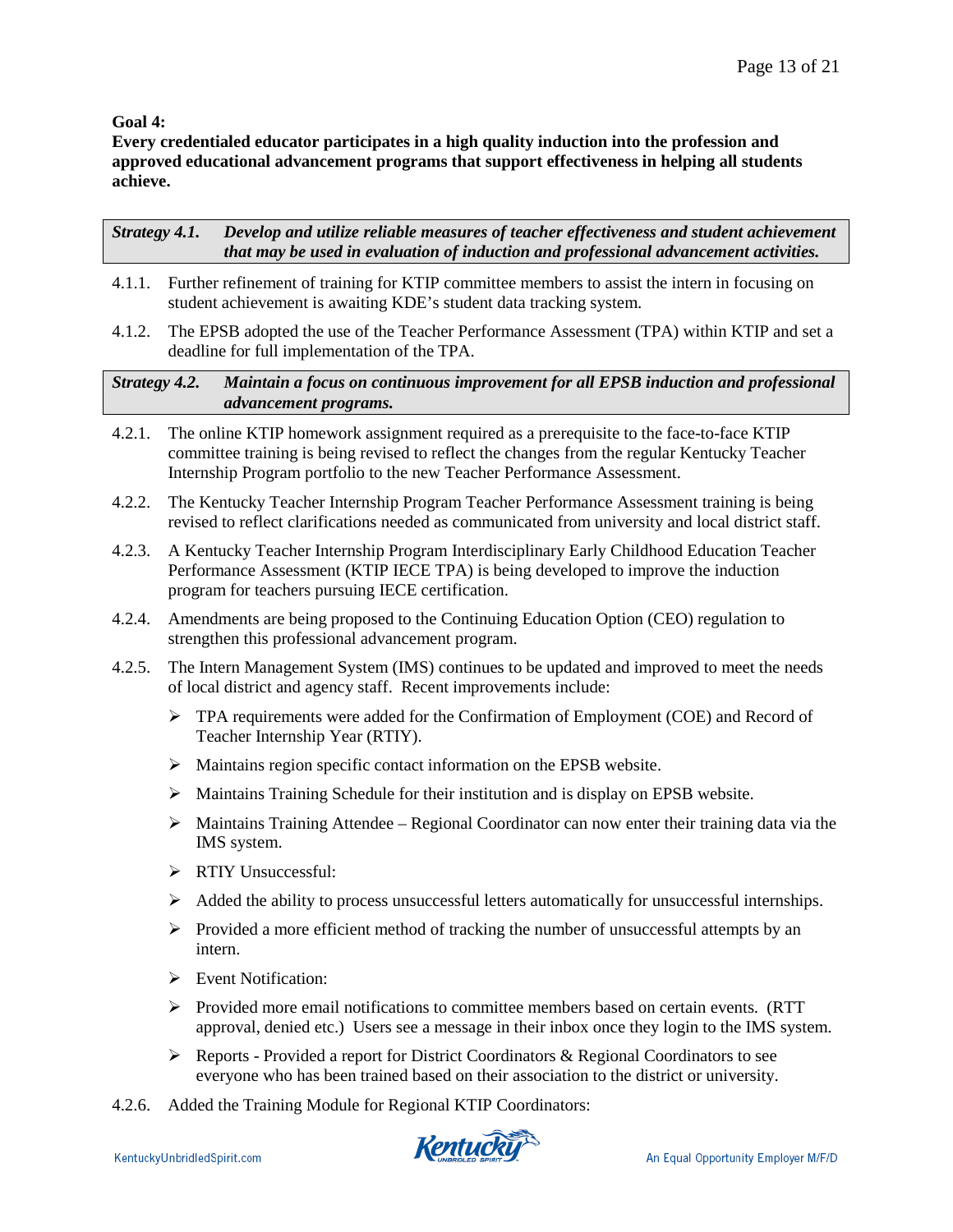| <b>Course ID</b> | <b>SECTION</b> | <b>TITLE</b>                                                 |
|------------------|----------------|--------------------------------------------------------------|
| <b>CEO 101</b>   | 02             | <b>CEO Orientation {FREE}</b>                                |
| <b>CEO 200</b>   |                | CEO: Building the Plan (currently 37 sections)               |
|                  |                | Interdisciplinary Early Childhood Education (IECE) Committee |
| <b>IECE 100</b>  | 01             | <b>Member Training {FREE}</b>                                |
| <b>ABC 100</b>   |                | Into to KyEdcuators.org {FREE!}                              |
| <b>KPT 100</b>   | 20             | Kentucky Principal Test and Study Guide                      |
| <b>KTIP 100</b>  | 05,06          | KTIP Committee Training Online {FREE}                        |
| <b>KTIP 200</b>  | 03             | KTIP Face-to-Face Training Homework {FREE}                   |
| <b>NBT 100</b>   | 01             | National Board for Professional Teaching Standards           |
| <b>NBT</b> 101   | 01             | <b>NBPTS: Orientation {FREE}</b>                             |
| NT 100           | 03             | New-to-Kentucky Teacher                                      |
| PT 100           | 01             | <b>PRAXIS II Tests: An Orientation {FREE}</b>                |
| <b>STO 100</b>   | 02             | <b>Substitute Teacher Orientation</b>                        |

4.2.7. KyEducators was streamlined to focus on the online programs and modules that support the work of EPSB. The following courses are offered through KyEducators.org.

NOTE: The KTIP Committee Training Online course is currently being revised to reflect the Teacher Performance Assessment.

*Strategy 4.3. Provide accurate and reliable data to support decision making.*

- 4.3.1. Modifications were made to the Intern Management System (IMS) Admin Report
	- $\triangleright$  A data component has been added to the Intern Management System that allows agency staff to collect COE Counts by fall, spring, and full year interns by district.
	- Developed and provided a report to IHE of all trained KTIP committee members
- 4.3.2. Maintained the Continuing Education Option (CEO):

| CEO Completion and Rank Change Data |        |         |       |  |  |
|-------------------------------------|--------|---------|-------|--|--|
| Year                                | Rank I | Rank II | Total |  |  |
| 1999-2000                           | 13     | 2       | 15    |  |  |
| 2000-2001                           | 95     | 8       | 103   |  |  |
| 2001-2002                           | 30     | 5       | 35    |  |  |
| 2002-2003                           | 65     | 13      | 78    |  |  |
| 2003-2004                           | 21     | 12      | 33    |  |  |
| 2004-2005                           | 26     | 19      | 45    |  |  |
| 2005-2006                           | 11     | 9       | 20    |  |  |
| 2006-2007                           | 16     | 39      | 45    |  |  |
| Total                               | 2.77   | 107     | 384   |  |  |

**Kentucky**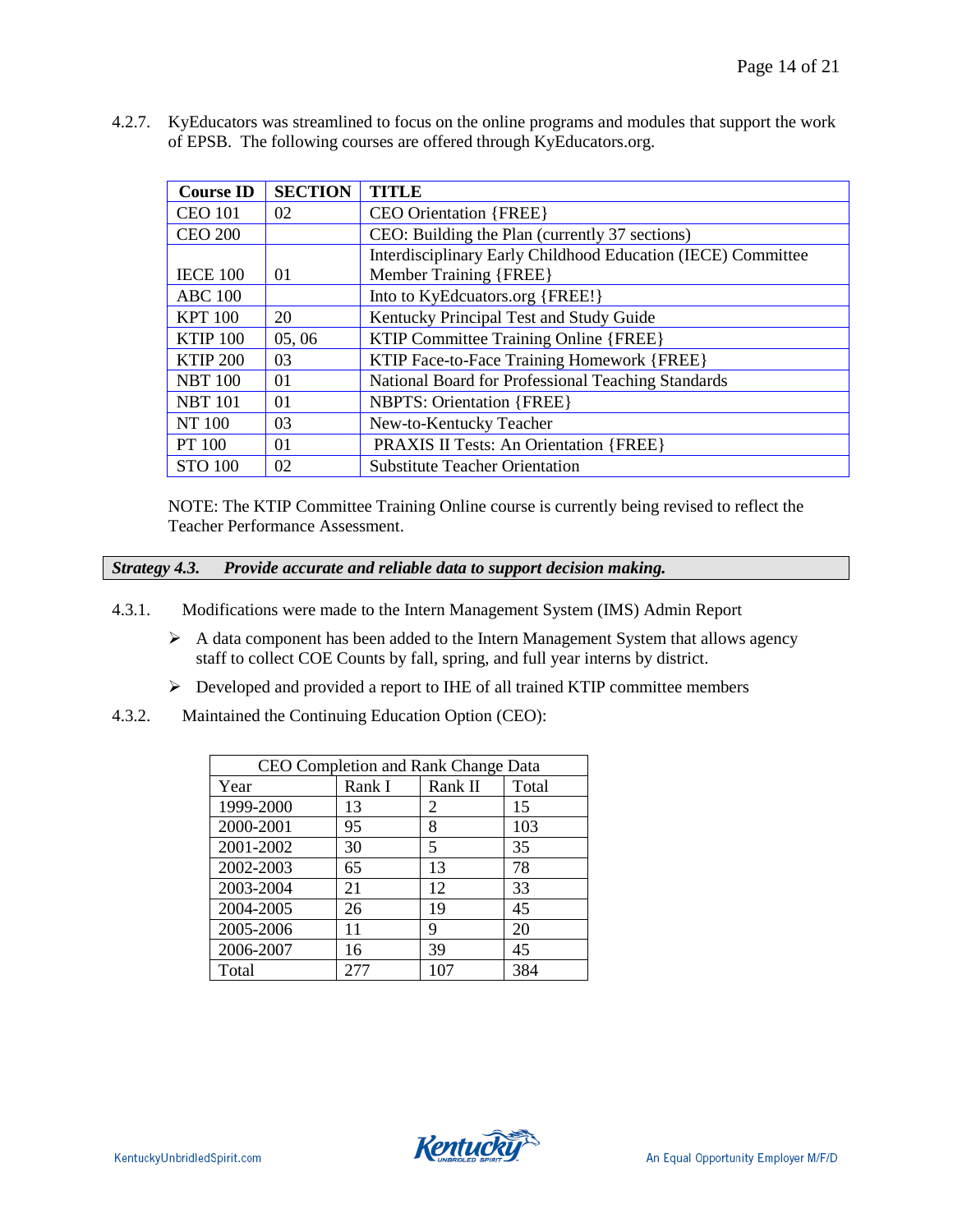| 2006-2007 Seminar Sponsor and Cohort Data |           |           |            |  |  |
|-------------------------------------------|-----------|-----------|------------|--|--|
| Seminar                                   | Number of | Number of | Number of  |  |  |
| Sponsor                                   | Cohorts   | Coaches   | Candidates |  |  |
| <b>GRREC</b>                              | 8         | 4         | 167        |  |  |
| <b>OVEC</b>                               | 1         | 2         | 13         |  |  |
| <b>CKEC</b>                               | 9         | 3         | 102        |  |  |
| <b>NKCES</b>                              | 4         | 2         | 72         |  |  |
| <b>KEDC</b>                               | 6         | 5         | 139        |  |  |
| <b>JCPS</b>                               | 6         | 3         | 111        |  |  |
| Mercer Co                                 | 2         |           | 33         |  |  |
| Fayette Co                                | 1         | 1         | 20         |  |  |
| Marshall Co                               |           |           | 35         |  |  |
| Owen Co                                   |           |           | 15         |  |  |
| Total                                     | 39        | 23        | 707        |  |  |

4.3.3. Kentucky Teacher Internship (KTIP) Data

| Number of KTIP Interns |       |            |              |                  |
|------------------------|-------|------------|--------------|------------------|
| Year                   | Fall- | Full-Year  | Spring       | Total            |
| 2005-2006              | 432   | 2541       | 519          | 3492             |
|                        |       | 2451 (240) |              |                  |
| 2006-2007              | 465   | $TPA^*$    | 505 (31 TPA) | $3421(271)$ TPA) |

\* Teacher Performance Assessment (TPA)



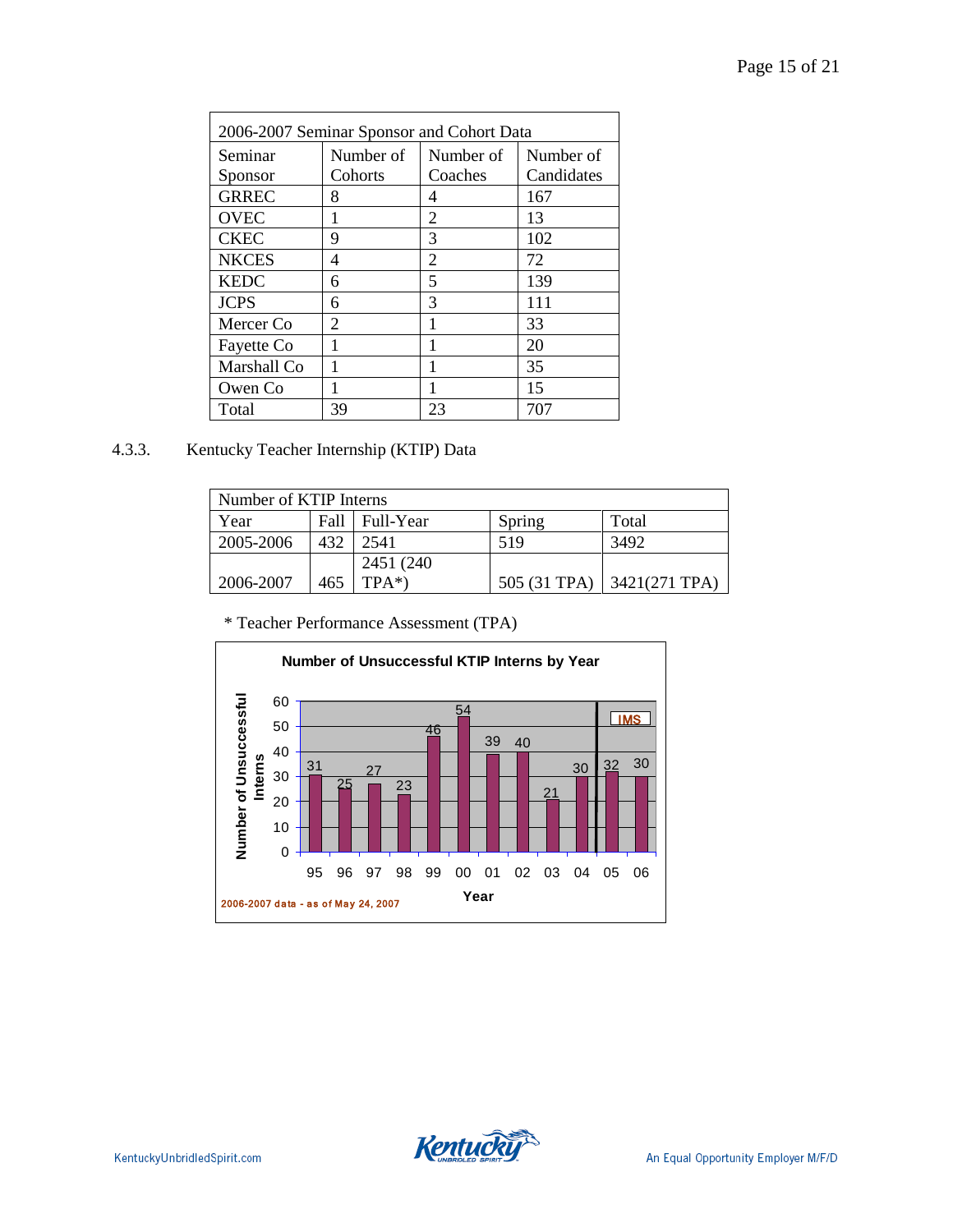| 2005-2006 KTIP AND CERTIFICATION<br>(IECE & REGULAR KTIP) |              |                |       |
|-----------------------------------------------------------|--------------|----------------|-------|
|                                                           | Fall<br>2005 | Spring<br>2006 | Total |
| Completed KTIP                                            |              |                |       |
| AND                                                       |              |                |       |
| Obtained a Professional                                   |              |                |       |
| Certificate                                               | 391          | 2748           | 3139  |
| Completed KTIP IECE                                       |              |                |       |
| AND                                                       |              |                |       |
| Obtained a Professional                                   |              |                |       |
| Certificate                                               | 10           | 45             | 55    |
| Total                                                     | 40           | 2793           | 3194  |

4.3.4. Kentucky Principal Internship (KPIP) Data

| Number of KPIP Interns |       |  |
|------------------------|-------|--|
| Year                   | Total |  |
| 2005-2006              | 257   |  |
| $2006 - 2007*$         | 270   |  |
| $*$ as of May 2. 2007  |       |  |

as of May 2, 2007

- 4.3.5. National Board Mentoring Service Providers
	- $\triangleright$  For FY07 EPSB contracted with nine mentoring service providers across the state. These included five educational cooperatives and four local school districts. For FY08, EPSB has contracted with eleven providers (seven cooperatives and four school districts). These are:
		- Central Kentucky Education Cooperative (CKEC)
		- Green River Regional Educational Cooperative (GRREC)
		- Kentucky Education Development Cooperative (KEDC)
		- Northern Kentucky Cooperative for Educational Services (NKCES)
		- Ohio Valley Education Cooperative (OVEC)
		- Southeast/South Central Educational Cooperative (SESCEC)
		- Western Kentucky Educational Cooperative (WKEC)
		- Fayette County Public Schools
		- Jefferson County Public Schools
		- Muhlenberg County Public Schools
		- Oldham County Public Schools
- 4.3.6. National Board Data
	- $\triangleright$  Currently there are 1,116 National Board certified teachers in Kentucky

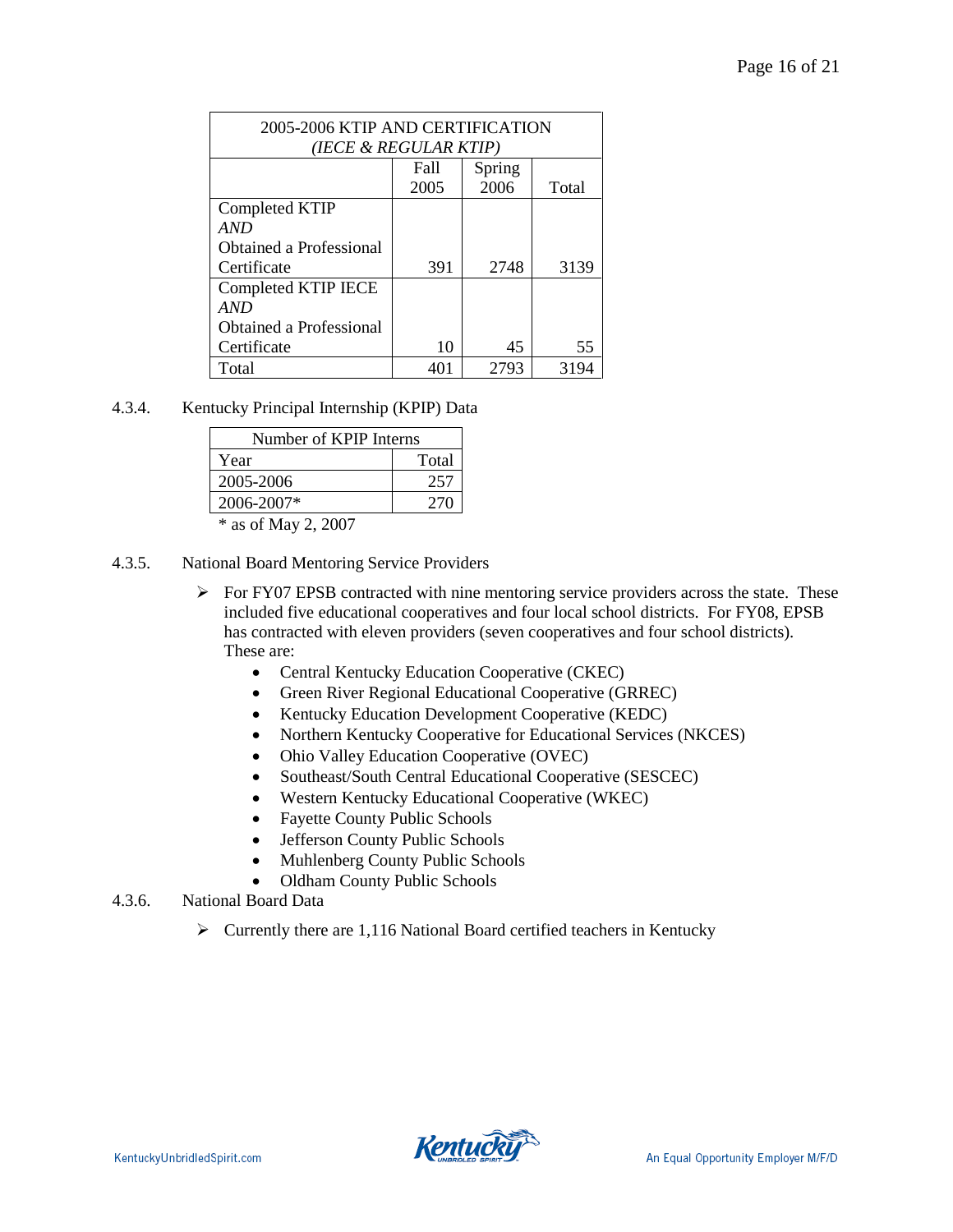

| Percent of National Board Certified Teachers    |      |           |          |          |       |            |
|-------------------------------------------------|------|-----------|----------|----------|-------|------------|
| by Male vs. Female & Ethnicity<br>November 2006 |      |           |          |          |       |            |
|                                                 |      |           | African- |          |       | <b>Not</b> |
| Female                                          | Male | Caucasian | American | Hispanic | Asian | Identified |
| 90%                                             | 10%  | 96%       | 1%       | $0\%$    | $0\%$ | 3%         |

| Number of NBCTs Teaching in<br>Schools Categorized as Being<br>in Tier 0, 1, 2, 3, or 4 |                 |  |
|-----------------------------------------------------------------------------------------|-----------------|--|
| Tier                                                                                    | Number of NBCTS |  |
|                                                                                         | 849             |  |
|                                                                                         | 46              |  |
| 2                                                                                       | 5               |  |
| 3                                                                                       | 21              |  |
|                                                                                         |                 |  |
| Total                                                                                   | 922             |  |

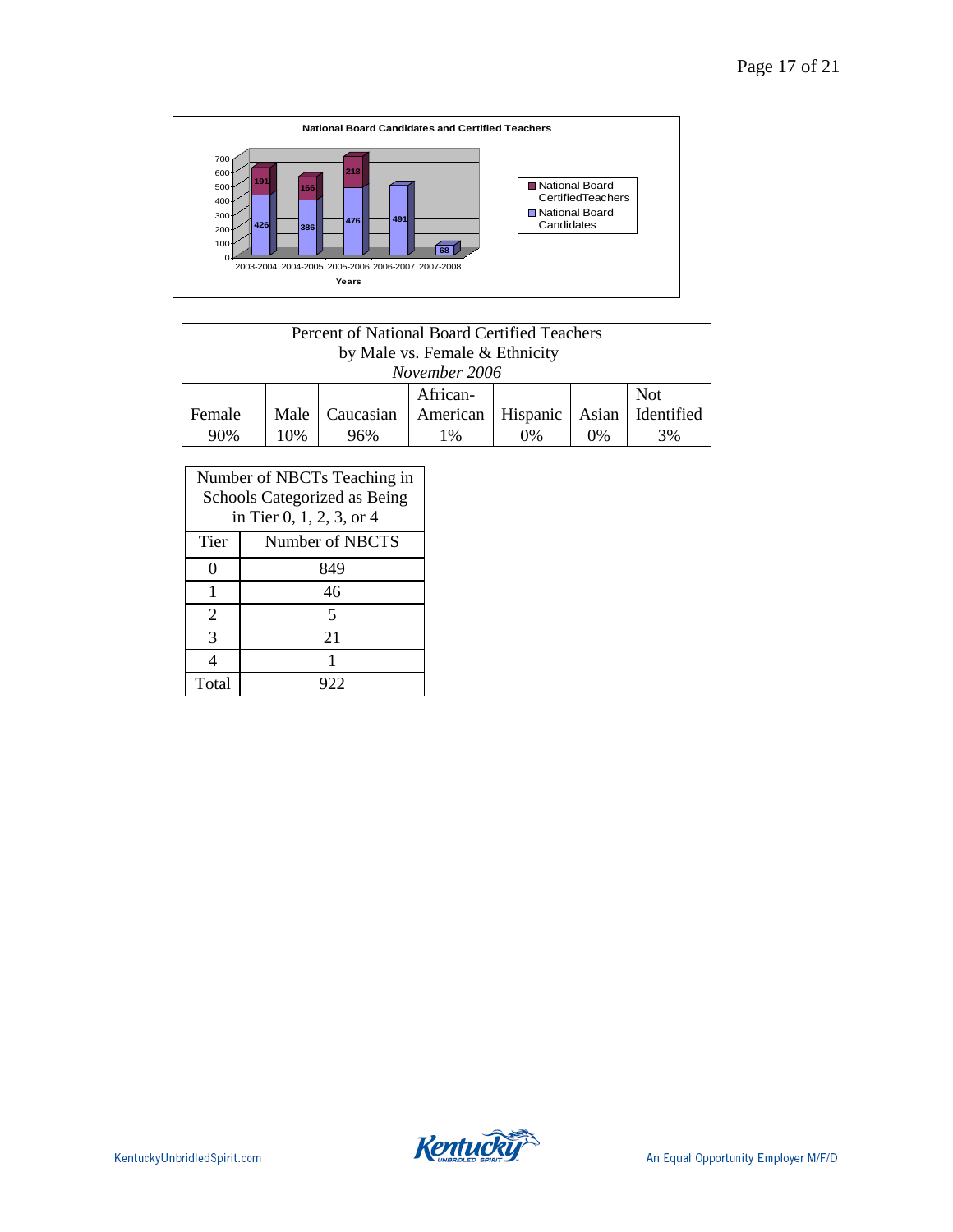**Goal 5:** 

**Every credentialed educator is provided a safe and supportive school environment and culture that is conducive to effective teaching and increased student achievement.**

*Strategy 5.1. Conduct a survey of working conditions of teachers in Kentucky schools.*

- 5.1.1. EPSB staff members have opened discussions with the North Carolina Center for Teaching Quality, which has conducted such statewide surveys in various states during the past five years. EPSB was represented at the February 2007 meeting of this group where a great deal of information was gleaned regarding the implementation of such a survey. Board members were given a summary of the costs and preliminary plans during the Board's winter retreat. At that time, the Board authorized staff to move forward in a partnering approach with KEA, KSBA, and other education stakeholder groups in an effort to find funding and work with the NC CTQ to develop such a survey as soon as possible.
- 5.1.2. Currently, the EPSB Executive Director is working with KEA leadership to arrange a date for a meeting of decision-makers representing all KY education groups. This will be vital in convening a group of leaders who can commit stakeholder groups to this effort.

*Strategy 5.2. Publish the outcomes of the survey.*

*Strategy 5.3. Use the results of the survey to make recommendations to the Governor and the General Assembly regarding improving the working conditions for Kentucky teachers.*

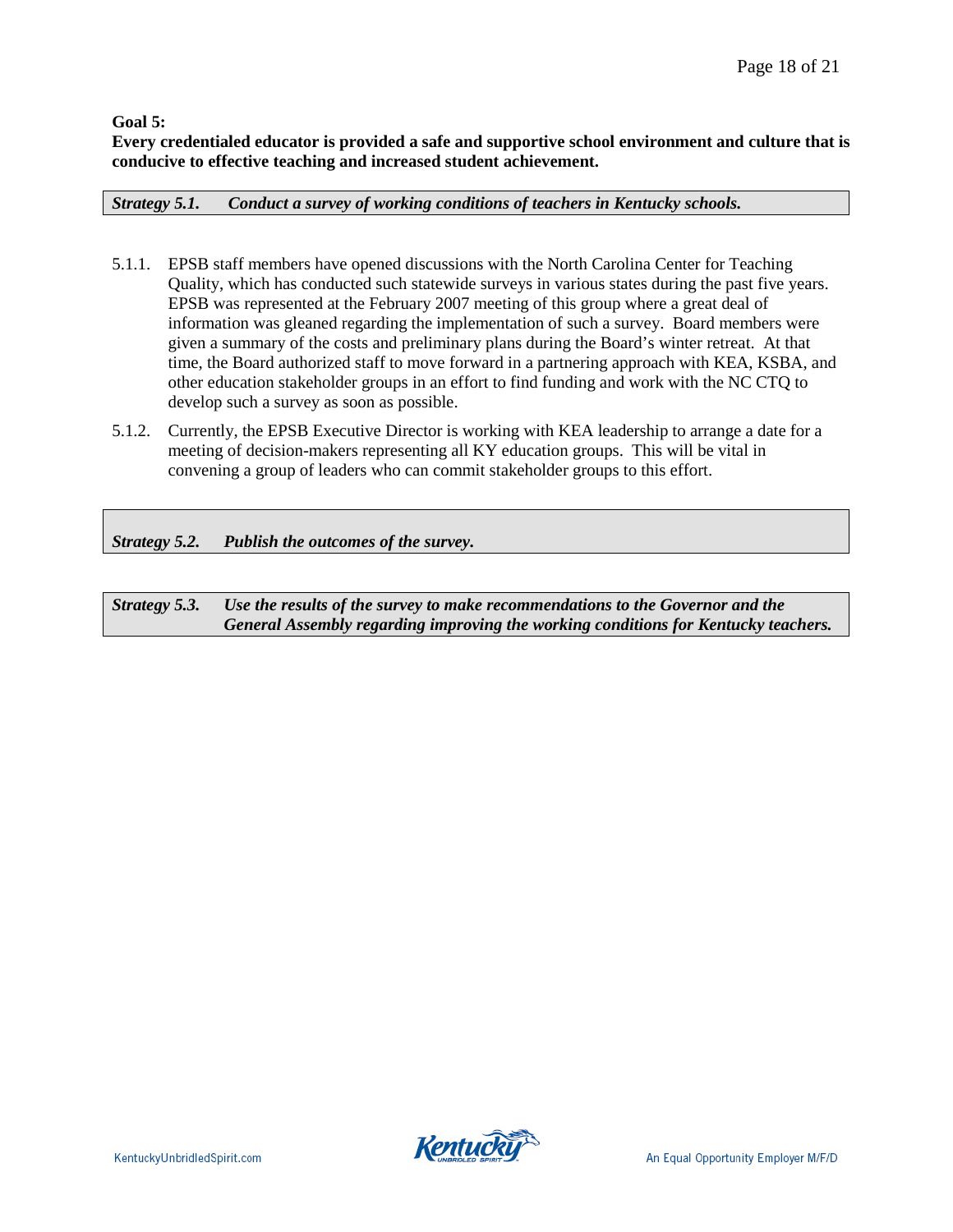**Goal 6:**

**The EPSB shall be managed for both effectiveness and efficiency, fully complying with all statutes, regulations and established federal, state, and agency policies.** 

# *Strategy 6.1. Maintain a qualified and diverse EPSB workforce.*

- 6.1.1. Currently, all fulltime positions in the agency are filled.
- 6.1.2. During fiscal year 2007 the EPSB had 2 non-merit and 2 merit staff leave the agency, resulting in an 11% turnover rate.
- 6.1.3. Currently 17% of the EPSB state-employed staff are minorities.

# *Strategy 6.2. Ensure that all personnel are experiencing life-long learning and professional experiences that supports their professional growth.*

- 6.2.1. Presentations by various EPSB staff members were made at
	- a. The NASDTEC Professional Practices Institute in Baltimore, Maryland in October
	- b. Morehead State University's Future Educators of America Convention,
	- c. The KACTE meeting
	- d. AACTE Annual Meeting
	- e. Kennesaw State University
	- f. NCATE Partnership Clinic 2007
	- g. Center for Teacher Quality
	- h. Kentucky Association of School Administrators
	- i. KY Association of Human Resource Managers
	- j. KY Association of Teacher Educators
	- k. South Central KY Supervisors of Instruction
	- l. Green River Region Educational Cooperative Human Resource Managers
	- m. Bluegrass Council of Teacher Educators
	- n. KY Association of Colleges of Teacher Education
	- o. KY Leadership Development Consortium
	- p. Professional Systems, Software and Technology (PSST) District Coordinators Meeting
	- q. KY Association of School Business Officials Training Session
	- r. Murray State University faculty meeting
	- s. Campbellsville University faculty meeting
	- t. Morehead State University faculty meeting
- 6.2.2. EPSB directors represent us with our membership in the following organizations:
	- a. National Association of State Directors of Teacher Education and Certification (NASDTEC)
	- b. National Center for Alternative Certification

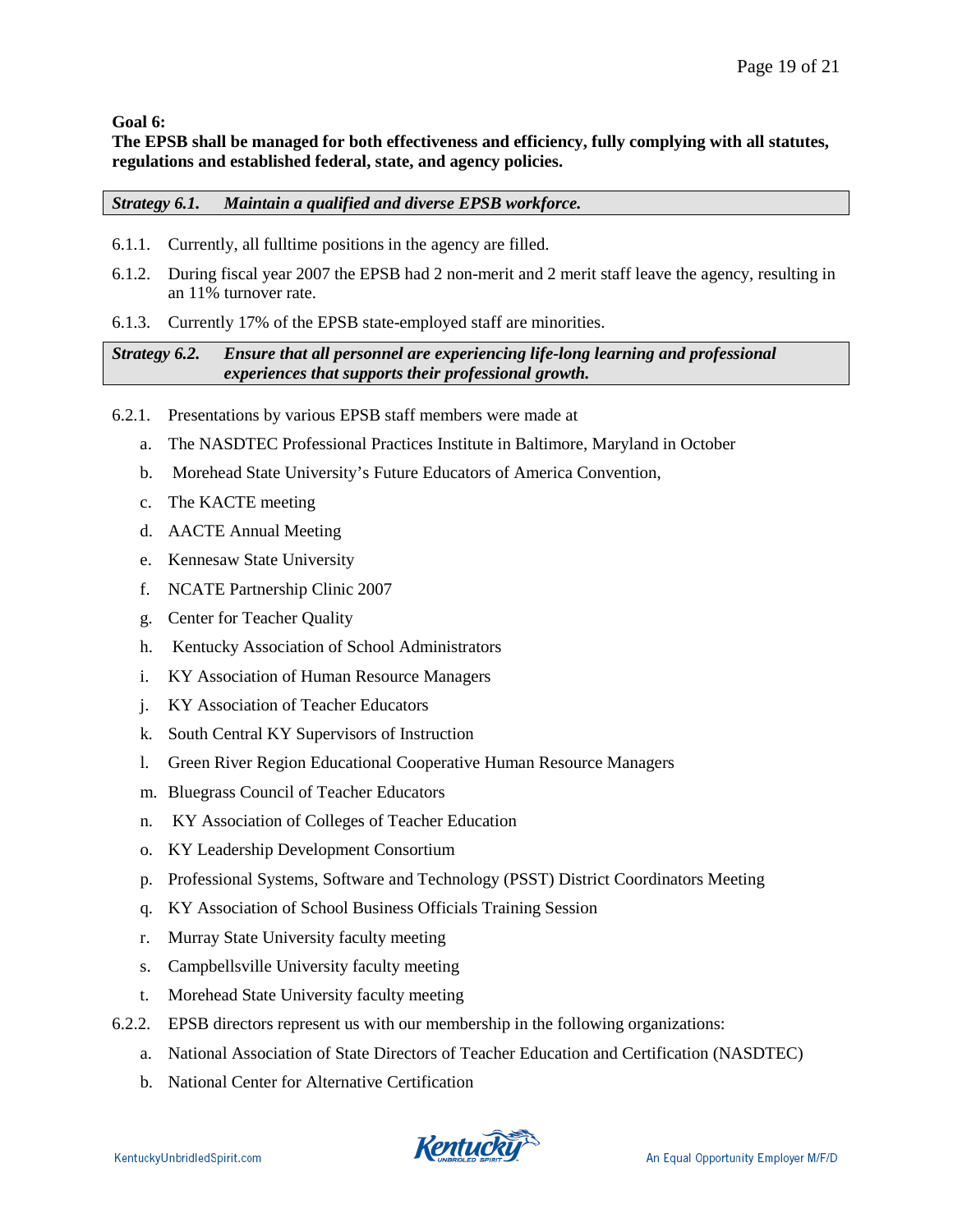- c. Interstate New Teacher Assessment and Support Consortium (INTASC)
- d. National Council for Accreditation of Teacher Education (NCATE)
- 6.2.3. EPSB staff scored IEQ Grants for the Council on Postsecondary Education
- 6.2.4. All eight education cooperatives have EPSB representation
- 6.2.5. EPSB has representation on Blacks in Government
- 6.2.6. All EPSB division directors convened an annual retreat for their staff

# *Strategy 6.3. Seek full funding for all EPSB operations, personnel, and programs through an approved biennium budget request.*

- 6.3.1. The budget process for FY 2009-2010 has begun, but will not be completed until the end of October when a final budget is approved by the EPSB and submitted to the Governor's Office. A budget process overview was presented by the Deputy Executive Director to the EPSB on May 20, giving a preview of the budget schedule and initial budget requests. It is my intent to request increases in funding for both of the intern programs and NBPTS in the 2008-2010 budget package to eliminate the negative impact that it has on operating funds for the agency.
- 6.3.2. Extensive detail analysis has been conducted on KTIP, KPIP, and National Board to provide a better understanding of the funding needs of these programs.
- 6.3.3. Worksheets have been developed in order to more accurately forecast and monitor expenditures for each of our accounts. This will assist leadership in making sound financial decisions on purchases and other financial commitments.

# *Strategy 6.4. Provide semiannual budget reports to the EPSB.*

6.4.1. A summary of the FY 2007 budget was presented to the EPSB at their October 23, 2006 meeting. A semiannual report on operating results was presented in January to the Board, detailing the expenditures of each of the divisions and programs versus budget for the first six month. Final results for FY 2007 will be presented to the EPSB at the August 2007 meeting.

*Strategy 6.5. Maintain facilities, equipment, and agency technology that support efficient and productive agency operations.*

- 6.5.1. The shortfall in funding of the KTIP and KPIP programs has prevented the agency from providing upgrades to the infrastructure which we had hope to achieve this fiscal year. A new telephone system for the agency and a new PA system in the Board room are two projects that have been delayed until funding can be identified.
- 6.5.2. A review of the copier leases has been completed and we are in the process of eliminating one copier, replacing two other copiers with newer, high efficiency equipment and reducing our overall maintenance expense by \$10,000 per year.
- 6.5.3. Centralized filing of contracts and financial documentation is another initiative that is being implemented at the ending of this fiscal year. This process improvement will give us better control and security of documentation.
- 6.5.4. We are replacing 14 computers this fiscal year that are out of warranty and need to be upgraded. We will also be looking into a leasing program that will provide routine replacement of all computers over a period of several years.. Several IT enhancements have been completed this